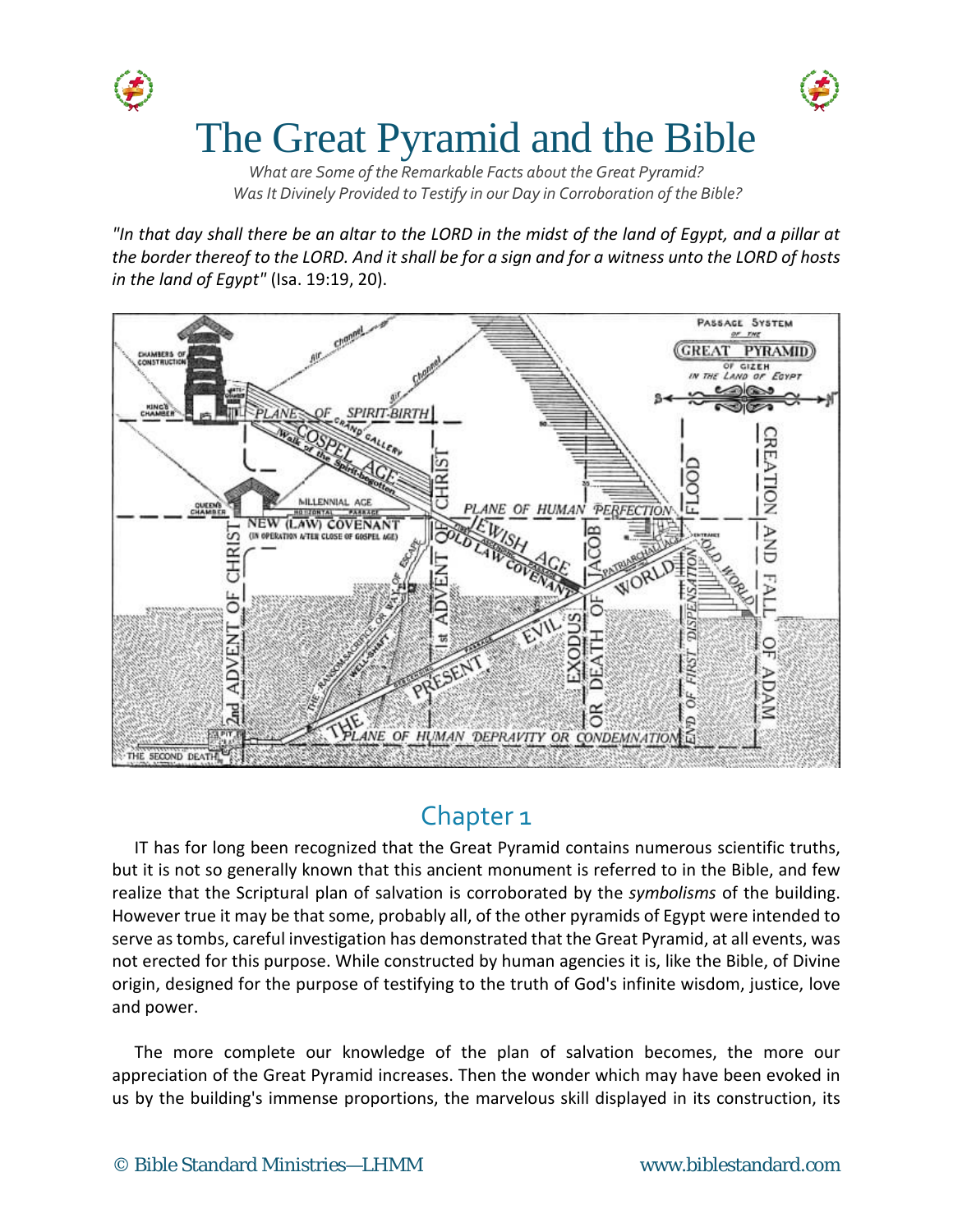great antiquity and quality of endurance and the many scientific features which it embodies, will give place to a new wonder inspired by reverence for God, when we reflect how the great Architect, by means of a few simple passages and chambers, could portray in it the whole of His glorious "Plan of the Ages"—not merely the philosophy of that plan, but even also the time features marked off in the outworking of it.

#### *THE BIBLE REFERS TO PYRAMIDAL STRUCTURE*

In the imagery of the Bible, the pyramidal structure is used to illustrate the exalted preeminence of our Lord Jesus Christ. Jesus Himself alluded to this beautiful symbolism when addressing the rulers of Israel: "Did ye never read in the Scriptures, The stone which the builders rejected, the same is become the head of the corner: this is the Lord's doing, and it is marvelous in our eyes?" (Matt. 21:42). While every edifice of importance has its cornerstone, the figurative language of Jesus can properly apply only to a pyramid; for in this type of building we find one stone which is distinctively apparent as *the* cornerstone, the *head* of the corner. The geometrical definition of a pyramid is a solid with a regular rectilinear base, and plane triangular sides meeting in a point exactly above the center of the base. This point is contained in the head cornerstone. We thus perceive how apt is the Scriptural simile which likens Jesus Christ to a "chief corner stone" (Eph. 2:20), for in Him the spiritual "pyramid" of God's plan of redemption is complete.

St. Peter also spoke of our Lord under the figure of a head cornerstone (Acts 4:10-12; 1 Pet. 2:1-8). The Apostle knew that God had centered all hope of salvation in His well-beloved Son, and he reasoned therefore that all who would be saved must of necessity come under and be built up in line with that great spiritual headstone—there could be salvation under no other name, for a pyramid has only one headstone, and "this is the stone," *Jesus*!

The Apostle further intimated that those who reject the Word of the Lord, being disobedient, will be confounded, for they will ultimately find themselves outside the pale of salvation, because they have not come in under the shelter of that heavenly topstone—they have had no faith in Jesus as the only name under heaven, given among men, whereby they must be saved. They are like the ancient workmen whom the inspired prophet David had in mind when he penned the words: "The stone which the builders refused is become the head stone of the corner" (Psa. 118:22).

#### *THE BUILDERS AND THE HEAD CORNERSTONE*

History informs us that Egypt was at one time invaded by an Eastern nation called Hyksos, or Shepherd Kings, who compelled the people of the land to close their idolatrous temples and enlisted them to erect the Great Pyramid. The Egyptians had therefore no personal interest in the work.

In the opinion of Prof. Flinders Petrie, a recognized authority on Egyptian archeology, the stones used in all important parts of the Great Pyramid were carefully cut to size at the quarries, and specially marked to fit their allotted places before being conveyed to the site of the building.

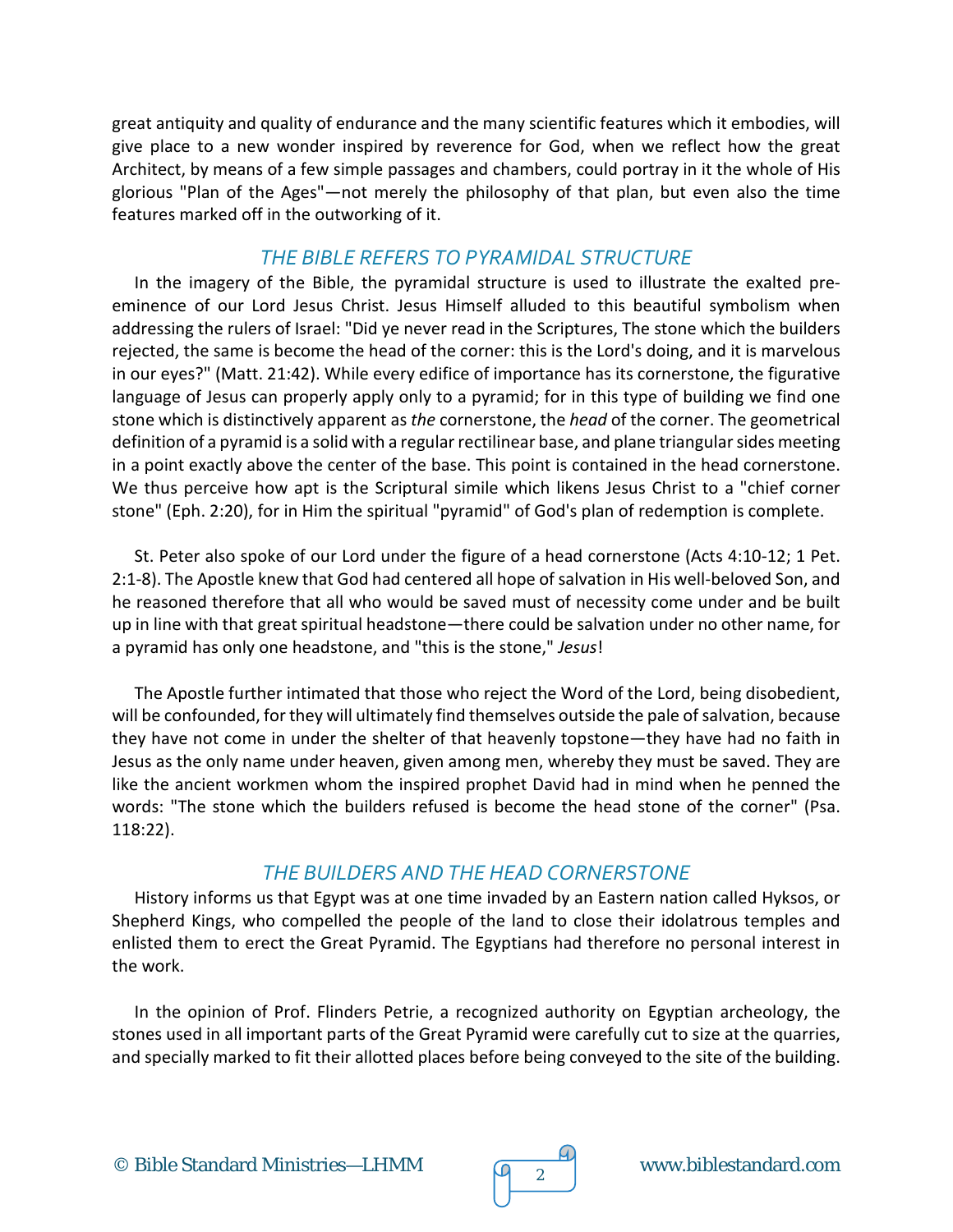During the erecting operations, which the Greek historian Herodotus says took thirty years, the workmen would find one stone lying among the others, namely, the head cornerstone, the purpose of which must have been for some time incomprehensible; for the Great Pyramid was the first example of that style of architecture, and the workmen cannot have known of its *finished*  design. We can imagine these men conjecturing and puzzling over this stone, and as it did not then appear what place it could occupy, rejecting it as of no use. It doubtless became, as the Apostle indicates, a "stone of stumbling" and a "rock of offence" (1 Pet. 2:7, 8).

Apparently the workmen did not understand that this peculiarly shaped stone was a little model of the monument they were erecting; it contained the angles to which the outer stones were required to be cut. When the building was nearing completion, however, they beheld with wonder that the very stone they had rejected as useless was the *only* one which could crown their work!

Thus the stone which the builders rejected or refused or disallowed, the same became the head cornerstone. This is the Lord's doing, it is marvelous in our eyes! The similarity between the refusal and final receiving of the topstone of the Great Pyramid, and the rejection and ultimate recognition of Jesus Christ by the Jewish nation, is obvious. The inspired prophets and Apostles and Jesus Himself state that the material prefigured the spiritual.

### *GREAT PYRAMID REFERRED TO IN THE BIBLE*

Having satisfied ourselves that the pyramidal form of building is referred to in the Bible, we naturally turn to Egypt, the land of pyramids. The so-called pyramids of Mexico, Babylonia and Assyria do not conform to the geometrical definition of a pyramid, for they are usually stepped or terraced, with an altar on the summit where human sacrifices were offered to the sun god.

There are 38 pyramids in Egypt, most of which are now merely ruinous mounds. Although we might be attracted to the Great Pyramid more than to the others because of its immense size and the finer workmanship which it displays, and also because of its most distinctive and unique arrangement of passages and *ventilated* chambers, the Scriptures aid us to identify this Pyramid as the one erected under God's supervision. He in His Word refers us directly, but in hidden language, to the Great Pyramid as His "sign" and "witness" in the land of Egypt.

In Job 38:4-6 God calls to Job from the whirlwind: "Where wast thou when I laid the foundations of the earth? declare, if thou hast understanding. Who hath laid the measures thereof, if thou knowest? or who hath stretched the line upon it? Whereupon are the sockets thereof made to sink? or who laid the corner stone thereof; when the morning stars sang together, and all the sons of God shouted for joy?" (marginal reading).

In v. 6 we notice reference to foundation "sockets," "made to sink." When we examine the foundations of the Great Pyramid we find that the stones at the four base corners were *made to sink* into corresponding sockets in the rock. (These foundation stones were removed many centuries ago, and the sockets in the rock are exposed to view.) None of the other pyramids throughout Egypt possess such socket foundations. This Scriptural reference to a construction

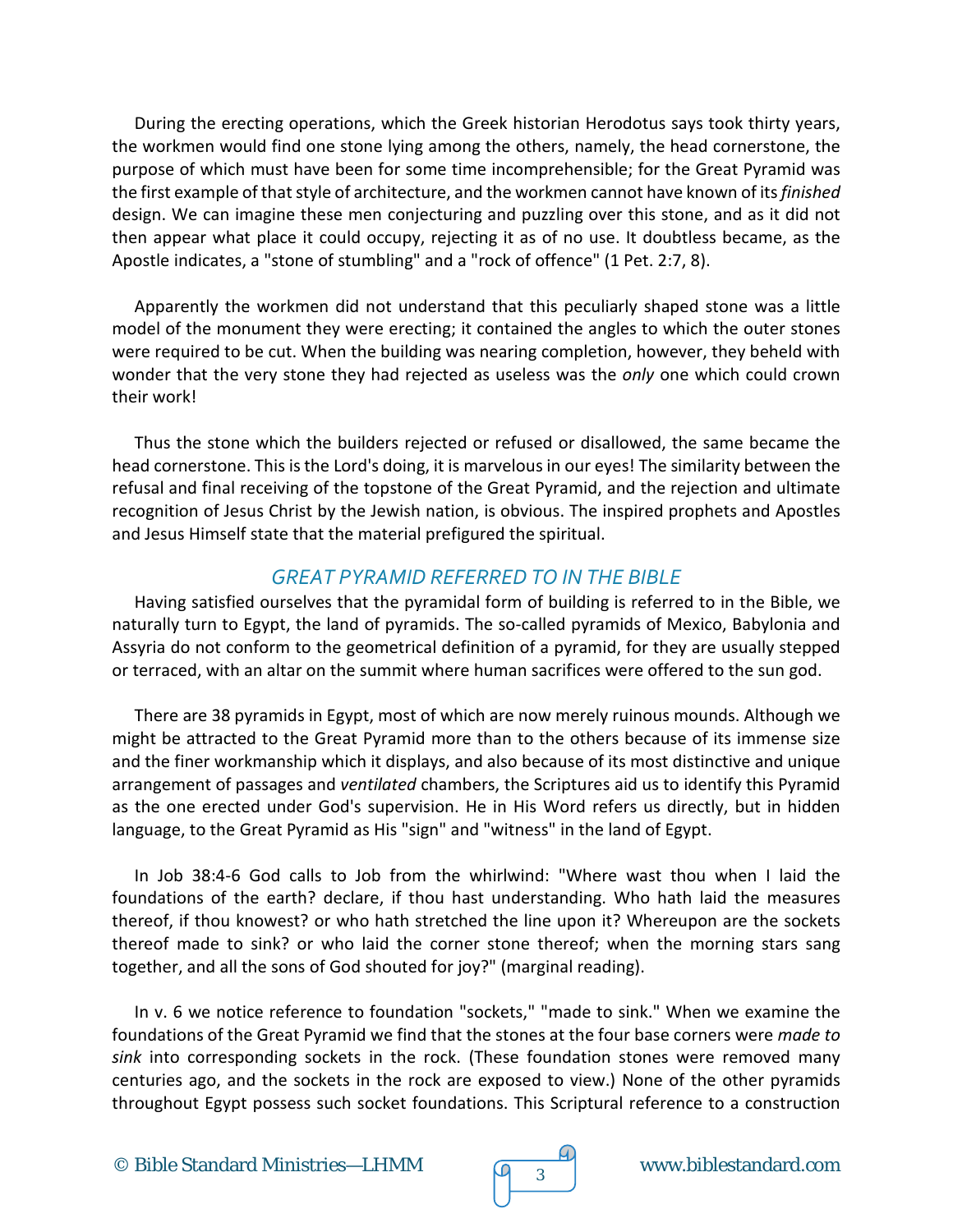feature so distinctive of the Great Pyramid, justifies us to expect to find in this Pyramid the details of God's plan set forth in symbol.

Although the utterance in Job 38 is in reference to the earth, it is obvious that this is only to screen the true meaning, for the earth has no sockets or cornerstone. It is important to notice, however, that a number of patient investigators, prominent among whom was Prof. C. Piazzi Smyth, Astronomer Royal for Scotland, have discovered many distinct and wonderful analogies between the earth and the Great Pyramid, proving that the Author of the Bible was also the Lawgiver to the courses of nature, and that He caused the truths of both the Bible and science to be memorialized in the structure of this "Miracle in Stone."

## *THE GREAT PYRAMID'S DISTINCTIVE ARRANGEMENT OF PASSAGES AND CHAMBERS*

It is generally agreed to by competent authorities that the Great Pyramid was the first true pyramid to be built. This explains why none of the other pyramids possess an *upper* system of passages and chambers; history shows us that their builders were unaware of the existence of the ascending passages and chambers constructed high up in the masonry of their great model. For 3,000 years these were a profound secret. They were discovered by accident.

If it should seem incredible that the entrance of the First Ascending Passage could have remained unknown for so long as 3,000 years, let it be remembered that another important part of the Pyramid's system remained secret for over 4,000 years, namely, the air channels of the Queen's Chamber, the existence of which was not known until 1872. The builders had channeled out air conductors for this chamber similar to those for the King's Chamber, but had abruptly terminated their inner ends five inches short of the wall surfaces. Mr. Waynman Dixon's investigations of a crack in the south wall accidentally led to their discovery. The motive of the builders in so laboriously constructing two long air channels which could not conduct air because of the incompleted inner ends, is unaccountable on any other grounds than that of symbolism. The Great Pyramid stands unique in respect to its *ventilated* chambers, for none of the other pyramids are provided with air channels.

The following brief account of how the long-sealed upper system of passages and chambers of the Pyramid were discovered, will serve to familiarize the reader with the general arrangement of the monument's interior: It is recorded that in the year 820 A.D., a Caliph of Baghdad, Al Mamoun by name, journeyed to Egypt with a company of men, intent upon plundering the great treasure supposed to be hidden in the Pyramid. At that time the four flanks of the building were encased with beautiful smooth casing-stones (all of which, with a few exceptions, have since been stripped off by the Arabs to build mosques and houses); and the entrance of the low narrow Descending Passage appears to have been closed by a stone door, which was balanced on side pivots, and could be swung open in an upward direction.

The geographer Strabo, who lived in the first century B.C., spoke of this door: "The greater [Pyramid] a little way up one side, has a stone that may be taken out, which being raised up,



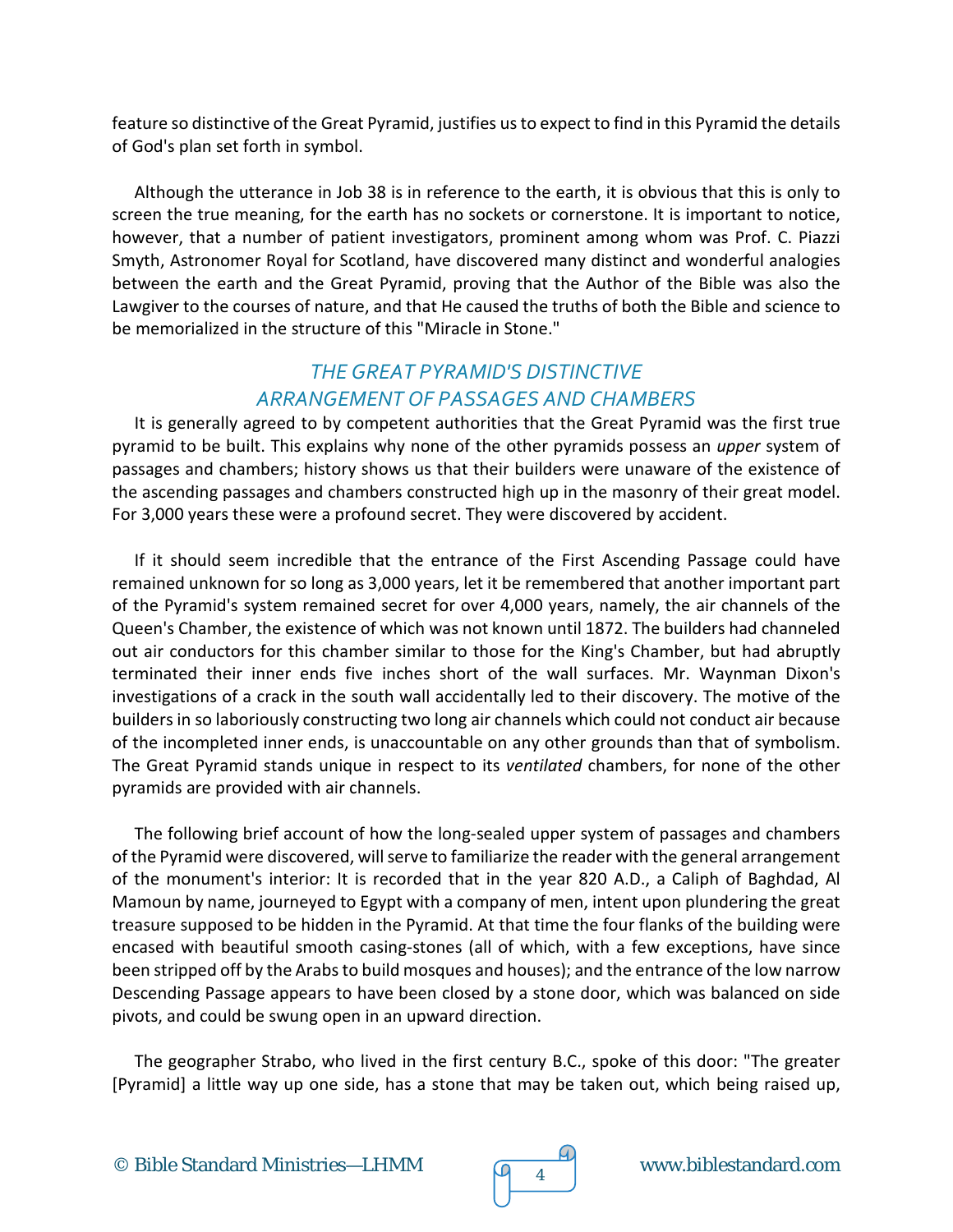there is a sloping passage to the foundations." Evidence still exists at the south stone pyramid of Dashur that its entrance was originally closed by a stone swinging on side pivots.

At the time of Al Mamoun's expedition, the exact location of the entrance of the Great Pyramid had become lost, and there was only an indistinct tradition to the effect that it was situated on the northern flank. We may well imagine that Al Mamoun would search carefully for the door; but as the entrance of the Descending Passage is situated nearly 60 feet vertically above the ground level, we are not surprised that he was unsuccessful.

Al Mamoun seemed determined to find the treasure which he was persuaded lay somewhere within that huge bulk, for he *excavated* an entry into the building. He chose a point midway between the ground and the entrance for the beginning of his forced passage. After penetrating horizontally inward for about 120 feet without making any hopeful discovery, Al Mamoun's men were nearly giving up in despair, when one day they heard a noise, as if something had fallen in an interior cavity. They immediately worked with renewed energy in the direction indicated by the noise, and soon broke into the Descending Passage a little below the junction of the First Ascending Passage.

There, lying on the floor of the Descending Passage, they saw an angular-shaped stone. On examining the roof they observed an opening from which, apparently, the stone had fallen, thus causing the noise. It was this stone, fitted in even with the general line of the roof of the Descending Passage, and looking much like all the other roofstones, which had for so long effectually concealed the lower opening of the First Ascending Passage.

The ancient Egyptians, Grecians and Romans who had ventured down the low and very steep Descending Passage, never imagined that at a certain spot above their heads there was a stone, which with a little forcing they could have dislodged from its setting, and so have revealed the entrance to a wonderful upper system of passages and chambers. Had it not been for the jarring caused by Al Mamoun's men working their way through the masonry a short distance to the west (for the plane of the Pyramid's passages lies about 24 feet to the east of the central line of the building), and thus causing the stone to loosen and fall, it is probable that the Pyramid's great secret system would have remained sealed up many centuries longer.

We believe, nevertheless, that the First Ascending Passage would have been discovered by a more scientific method than forcing, when in due time the right man, imbued with the conviction that the great stone edifice was of more than human origin, would have visited and carefully investigated every accessible part of the building.

### *PROF. PIAZZI SMYTH'S DISCOVERY*

When Prof. C. Piazzi Smyth, during his extensive operations at the Great Pyramid in 1865, was measuring in the Descending Passage, he noticed that the portion of the floor immediately underneath the Ascending Passage entrance is exceedingly hard; he could hardly make a mark upon it with a steel tool. The soft nature of the remainder of the floor is evident by its worn, dilapidated condition, contrasting greatly with the smooth appearance of the hard portion, the

© Bible Standard Ministries—LHMM  $\sqrt{9}$  5

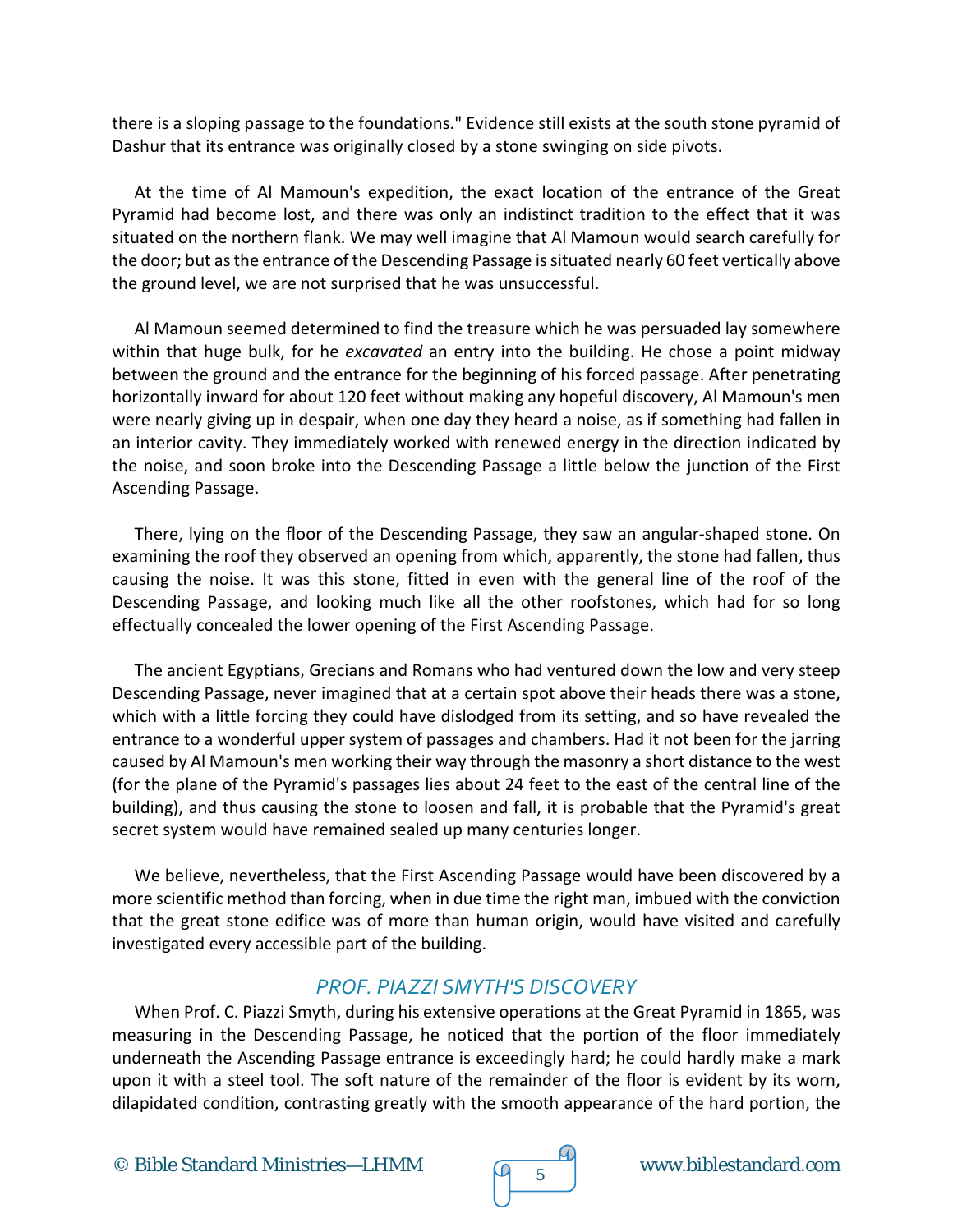surface of which is only slightly hollowed by the traffic of centuries. Below this hard part of the floor the passage is bored through the natural rock, which is comparatively soft.

Prof. Smyth noticed, additionally, that the joints between the stones of the hard portion are diagonal, whereas the joints between all the other floorstones run square across the passage.

This hard part of the Descending Passage floor with its diagonal joints is situated so conspicuously opposite the entrance of the First Ascending Passage, that Prof. Smyth rightly judged it must sooner or later have served as a "pointer" to that entrance, had the concealing roofstone not prematurely fallen out.



Al Mamoun, however, found it impossible to go up this newly discovered passage; for immediately behind the dislodged roofstone is a series of three granite stones which, unlike the limestone block that once concealed them, are *wedged* into place and can never fall out. These stones are still in position and are now known collectively as the "Granite Plug."

So tightly fitted is the Granite Plug that Al Mamoun soon saw it would be with extreme difficulty that it could be removed; but as he was determined to penetrate to the as yet unknown interior of the Pyramid in the direction indicated by the lower end of the revealed passage, he instructed his men to force their way round through the soft limestone to the upper end of the Plug. We can picture to ourselves the expectation of these men, when, on gaining access to the

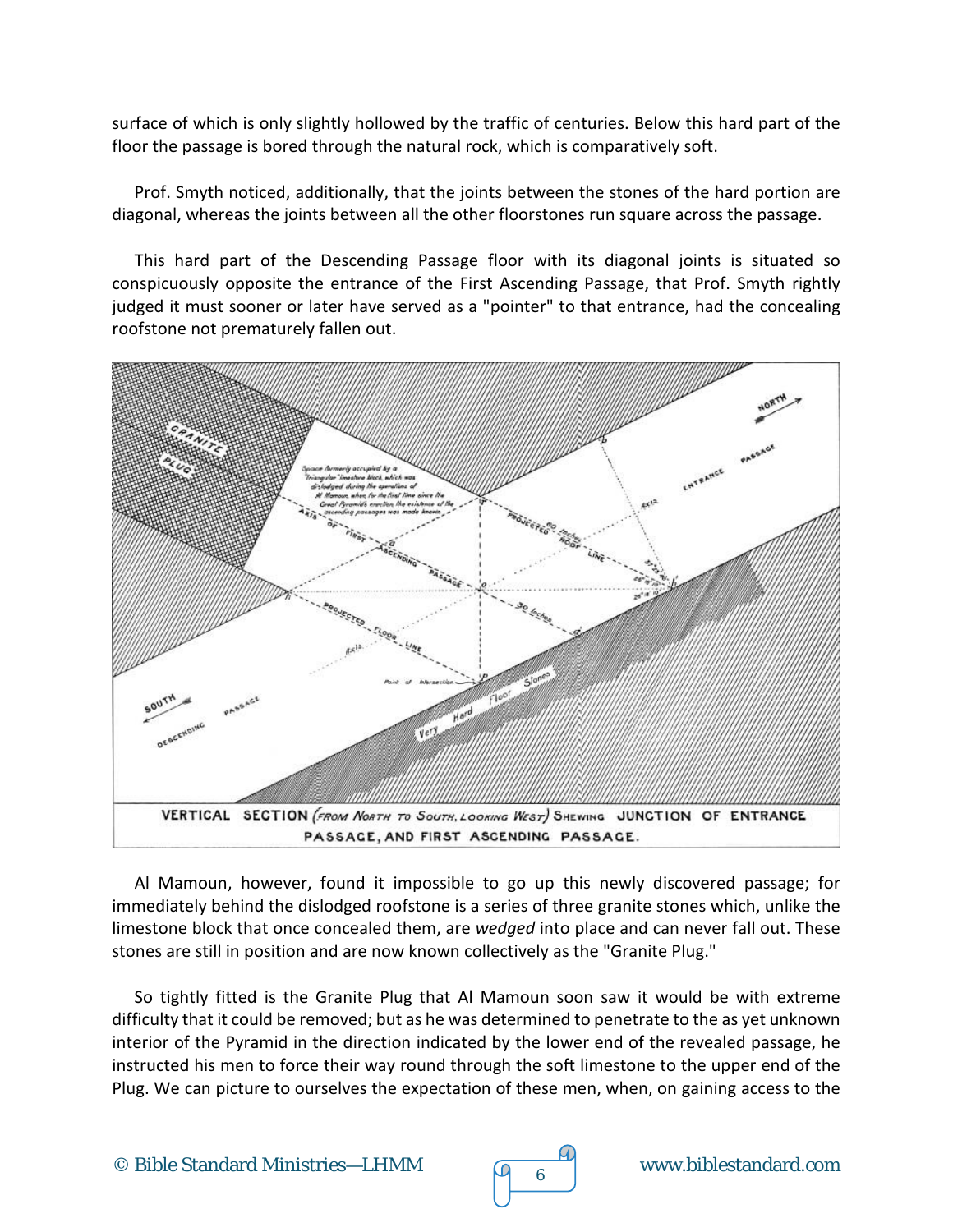passage above and making their way (as well as they could) up its steep and slippery floor, they began an eager exploration of the dark mysterious passages and chambers, sealed up three thousand years before by the ancient builders, and now visited for the first time. Surely they would think great hoards of wealth must lie somewhere in this wonderful place! But their expectation was doomed to disappointment; for the Pyramid's treasures are not of the kind to appeal to Arabian adventurers—they are treasures of wisdom and knowledge.

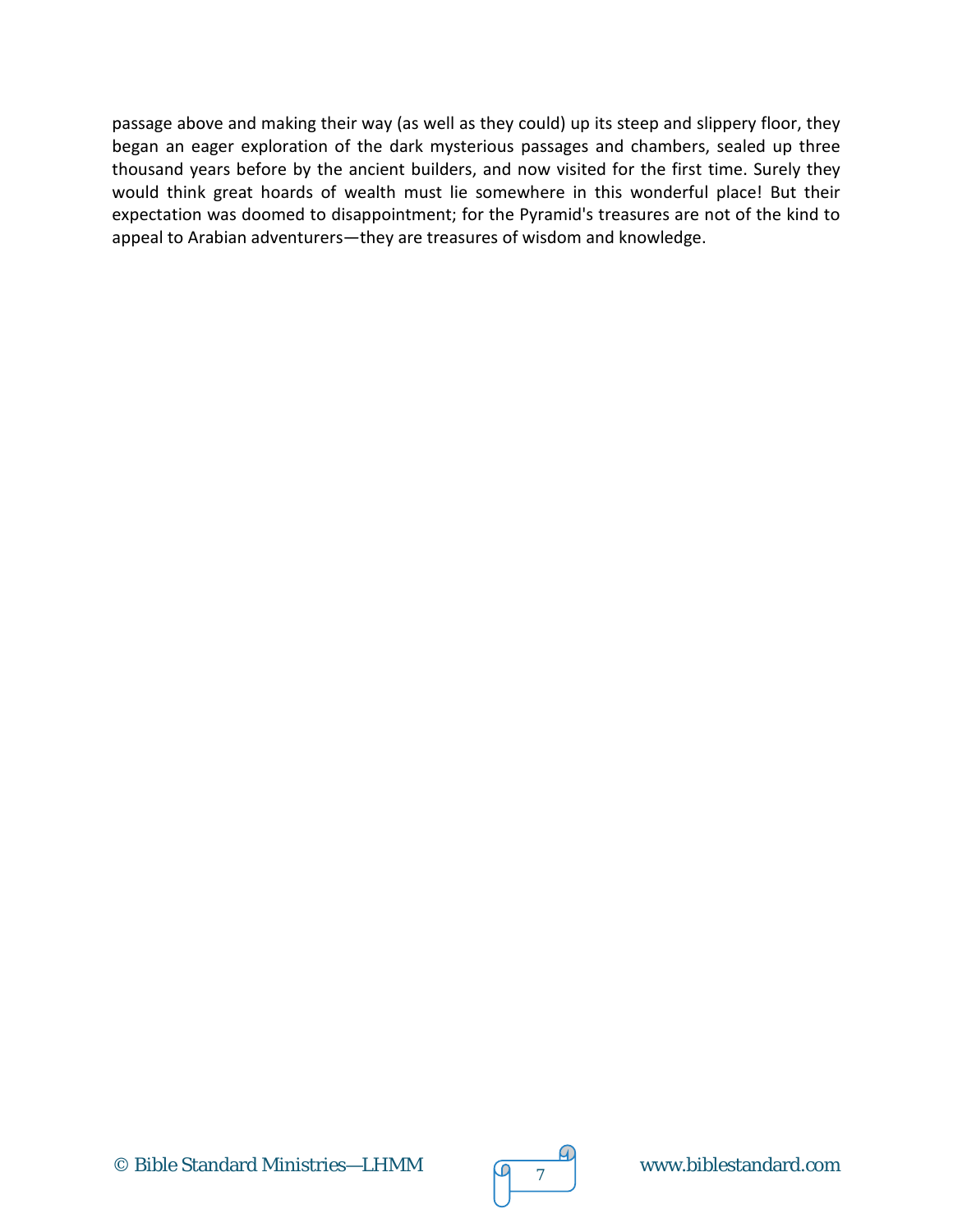# Chapter 2

### *PYRAMID'S MESSAGE NOT IN HIEROGLYPHICS— PASSAGES AND CHAMBERS REVEAL GOD'S PLAN*

Having the Pyramid's passages and chambers before us, it will be asked: By what method is the plan of God represented therein? Did He cause His message to be inscribed in hieroglyphics upon their walls? Egypt is pre-eminently the land of the hieroglyph, for in all of its temples, tombs, sphinxes and obelisks these abound. We would not, therefore, be surprised if the walls of the interior parts of the Great Pyramid were covered with this strange writing. But we do not so find it.

With the exception of a few red marks on the walls of the *four* upper "Chambers of Construction," discovered by Col. Howard Vyse in 1838 when he *excavated* his way upward to these low spaces, the Pyramid is devoid of any kind of ancient script. The markings referred to by Col. Vyse are ill-defined, and quite unlike the finely carved hieroglyphics everywhere to be found in Egypt, being merely "quarry marks" roughly executed with red paint, and intended to guide the builders in their placing of the stones. Among these rude figurings are the cartouches or royal ovals of two kings, named Khufu, or Cheops, and Nu-shufu. Nu-shufu is said to have been a brother of Cheops, and was co-regent with him in the fourth dynasty, when the Great Pyramid was constructed.

There are no markings in the *lowest* of the Chambers of Construction, to which access seems to have always been possible. It is not, therefore, by hieroglyphics that God's "pillar" witnesses to the Divine Plan of Salvation as contained in the Holy Bible, but by symbol, measure and angle, and by this means more effectually than by any system of sculptured writing.

### *MAN'S FALL—THE DESCENDING PASSAGE*

As each salient feature of the plan of salvation unfolds from the Scriptures, we find that the Great Pyramid in some manner contains corroborative evidence.

The first man, Adam, was created perfect, and placed in the garden of Eden, where he enjoyed life and communion with his Maker. He could have retained these favors, but failing in the test of obedience to which God saw good to subject him, he lost all. "By the disobedience of one, sin entered into the world," and there began the downward course of mankind deeper into depravity and death; for the sentence passed upon Adam extended through him to all of his posterity, as the Apostle declares: "In Adam all die" (Rom. 5:12-19; 1 Cor. 15:22).

In the Pyramid the Descending Passage illustrates the downward course of the human race, and the final destruction in death is symbolized by the Subterranean Chamber, or Pit. In the beginning, Adam is pictured standing outside on the solid rock, enjoying the full light of heaven. Immediately, when he transgressed, he entered the night of sin and death, represented by the dark Descending Passage in the interior of the Pyramid. Toward the end of his "day" of condemnation, Adam died. When God pronounced the sentence of condemnation against Adam,

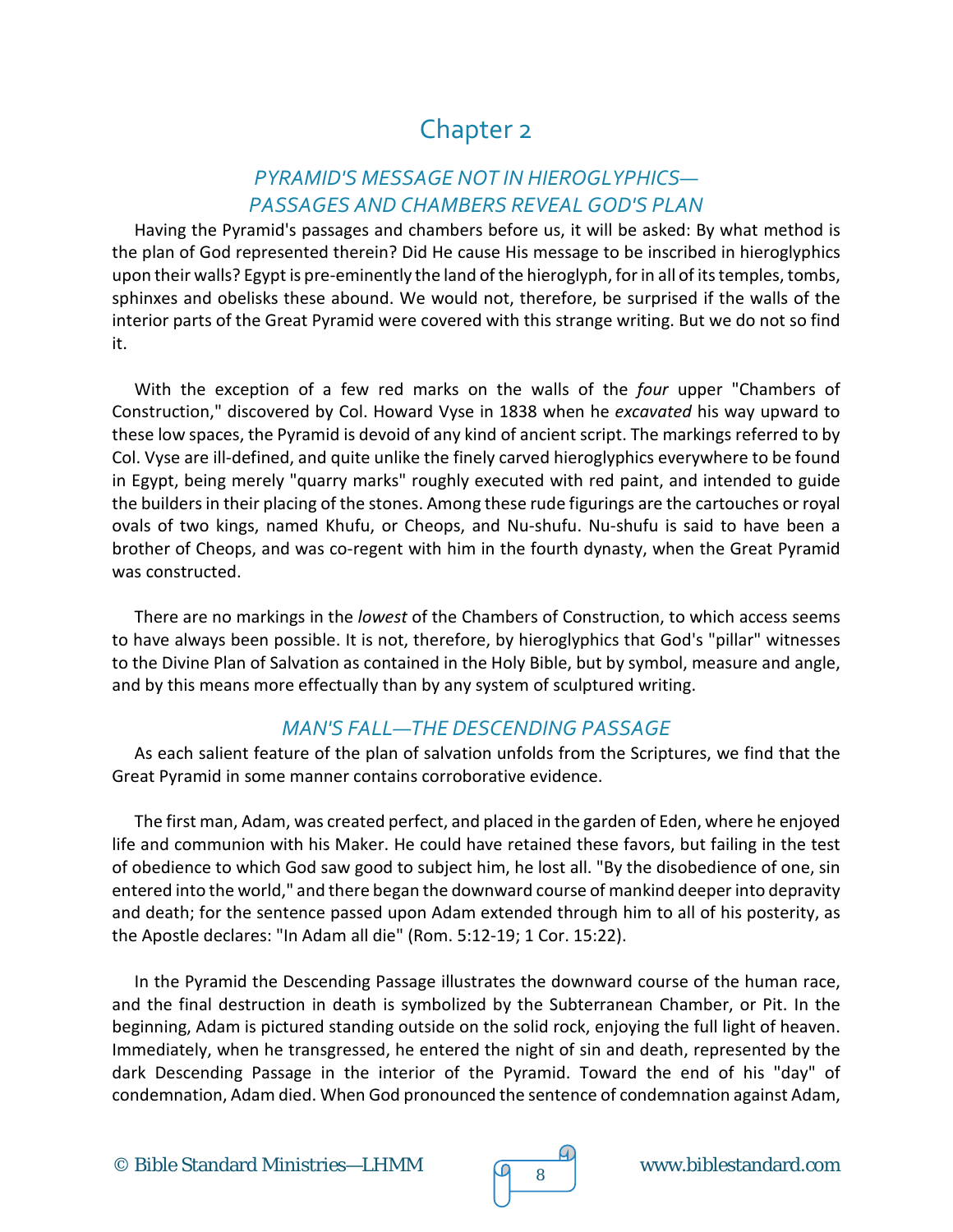saying, "In the day that thou eatest thereof, dying thou shalt die" (Gen. 2:17), we must not understand that the "day" referred to was one of 24 hours, for according to the record of Adam's death he had lived for 930 years. For the Pyramid's method of indicating Adam's 1,000-year "day" of condemnation, see Vol. 2 of *Great Pyramid Passages.* And his children, born in degradation and powerless to retrace their steps, have perforce continued on the downward way.

The lower mankind descend the dimmer becomes their path, until there is barely sufficient illumination to remind them of the brightness and freedom originally enjoyed by father Adam. When they pass the bend at the lower end of the passage, they lose even that little trace of light, and are compelled to go in complete darkness till they fall into the Pit of death.

### *THE OATH-BOUND COVENANT*

When passing the sentence of death, God did not leave our first parents without a little hope. He stated the seed of the woman would bruise the serpent's head (Gen. 3:15). This judgment upon the tempter inspired hope in Adam and Eve that there might be a reversal of their death sentence; for the vulnerable part of a serpent is its head. Thus God was pleased to reveal that the great "seed of the woman," Christ, would eventually by means of the Truth bruise the head of the "father of lies" and destroy him forever (Heb. 2:14).

God did not then state, however, that when the Adversary would be destroyed the human race would be released from condemnation. It was not until 2,081 years had passed that anything was said respecting favor. To Abraham this promise was made, that in his seed all the families of the earth would be blessed (see *Great Pyramid Passages,* Vol. 2, p. 244). It is recorded that Abraham believed God and his faith was accounted to him for righteousness (Rom. 4:3). In due time Isaac, the seed, was born; yet during the lifetime of Abraham, God did not manifest His pleasure. The promise was renewed with Isaac and later with Jacob, but even in *their* days the world was still far from being blessed. Nevertheless, Abraham, Isaac and Jacob died in firm belief that the promise would be fulfilled—for God had sworn by an oath, and because He could swear by no greater He had sworn by Himself, that all nations would surely receive a blessing (Gen. 22:16-18; Heb. 6:13-19). The Ancient Worthies believed in the resurrection of the dead (Heb. 11:17-21, 35, 39, 40).

### *THE LAW AGE—FIRST ASCENDING PASSAGE*

When Jacob was about 130 years old he entered Egypt, and there his descendants multiplied greatly, in fulfillment of what God had said: "I will there make of thee a great nation" (Gen. 46:2, 3). At the time of Moses this nation was called out of Egypt to be separated to Jehovah. He then made a covenant with the Israelites, that if they observed His Law it would give them life; but if they failed, the "curse of the law" would be visited upon them. This opportunity of attaining life was new, for the Apostle tells us that "death reigned from Adam to Moses" (Rom. 5:14).

We can thus appreciate the feelings of elation with which the Israelites exclaimed when Moses gave the commandments: "All that the LORD hath spoken we will do" (Ex. 19:1-8). They thought they could render obedience and so gain life; but they little understood the imperfection of their

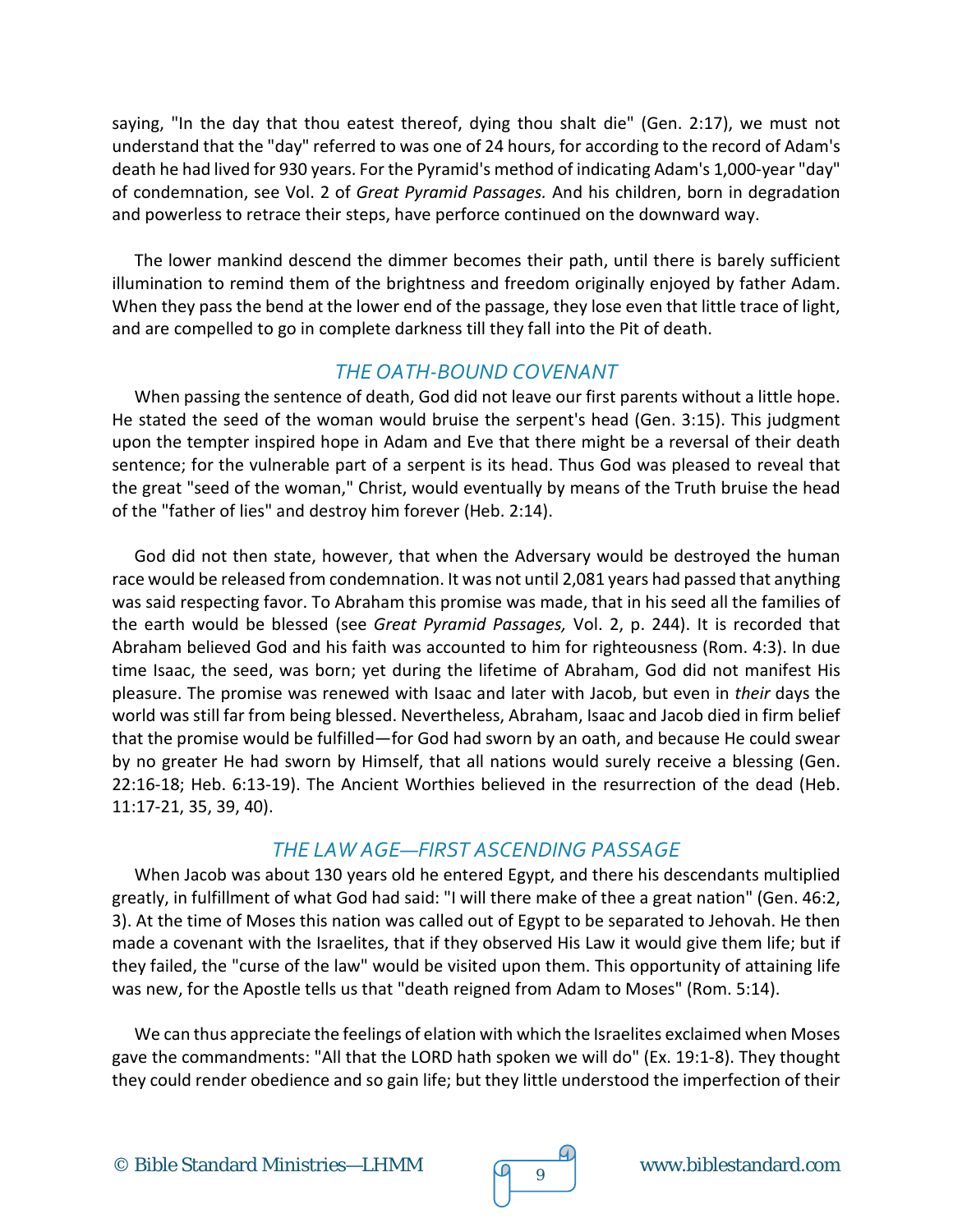flesh (Rom. 7:18) and they soon found it impossible to pass the exacting requirements of God's perfect law—the Divine Law blocked the way of life.

By what method does the Great Pyramid corroborate the Scriptural plan stated thus far? As the Descending Passage illustrates the downward course of the human race to the Pit, or "chamber of death," so, by contrast, the ascending passages illustrate the upward ways to life. It was to the people of Israel, separated from the world at the Exodus, that the first offer of attaining life was given. The First Ascending Passage, therefore, represents the Jewish Dispensation.

One requires, when walking down the Descending Passage, to keep his head and back bowed very low, for the passage is only four feet in height; and it is so steep that progression down its slippery floor is both painful and dangerous. The visitor cannot fail to realize how aptly this descending way illustrates the groaning condition of mankind burdened under the yoke of sin, sickness and pain, and laboring downward to death.

But when he reaches the junction of the First Ascending Passage, he finds that he is not here required to stoop, but can stand upright, and so relieve his aching back and head. No longer being compelled to look down the way of death, he can throw back his head and look up the passage which symbolizes the upward way of life, and can experience the joy of the Israelites when God covenanted with them through Moses the Law, which was "ordained to life" (Rom. 7:10). The hard portion of the Descending Passage floor, on which he now stands, symbolizes the firm footing which the Jewish nation then had with God (see diagram, previous chapter).

But the visitor's joy will be short-lived, for looking more intently above him he will presently perceive, when his eyes become accustomed to the darkness of the place, the lower end of the Granite Plug, and it will be forcibly impressed upon him that this upward way is closed; even as the Jewish nation when they had leisure to consider the perfect law of God, found it an impassable obstacle in the path of life. How effectually, therefore, does this Granite Plug, barring all progress up the Ascending Passage, symbolize the Divine Law blocking the way to life!

Remember how, when Moses was in the mount, the people made a golden calf and worshiped it, thus transgressing one of the most important requirements of God's Law—Ye shall have no other gods before me. Ye shall not bow down before graven images. God in anger threatened to blot out the nation, but Moses interceded and besought God rather to blot him out and spare the people (Deut. 9:14; Ex. 32:30-32). It was not possible for Jehovah to accept the offer of Moses, who was himself imperfect; but we see how this was used by Jehovah as a figure or type of Jesus Christ offering Himself on behalf of the Jews and becoming a "curse" for them (Gal. 3:13).

Thus Moses inaugurated the Law, while 1,647 years later Christ, the antitypical Moses, "took it out of the way, nailing it to his cross" (Col. 2:14). If we measure the length of the First Ascending Passage upward from the lower end of the Granite Plug and to this add the length of the Plug itself, thus giving due weight to this important symbol of the Divine Law, we shall find that the

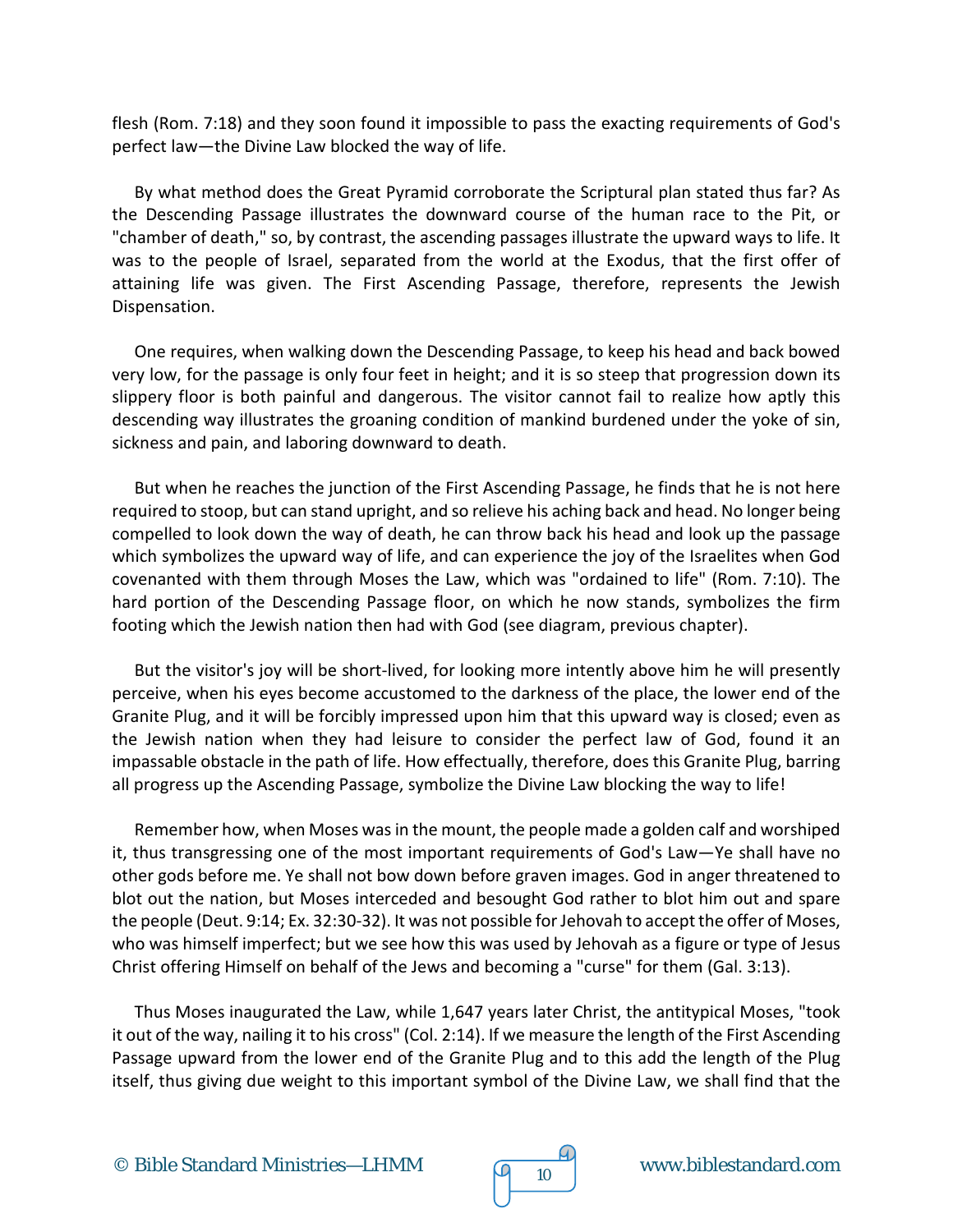total measurement in pyramid inches exactly agrees with the length of the Law Dispensation until Christ became the end of the Law Covenant for believers.

By this time measurement, the line of demarcation between the First Ascending Passage and the Grand Gallery is proved to indicate the date of Christ's death and resurrection, *i.e.,* Spring, 33 A.D. A large number of distinct time measurements demonstrate that the line of the north wall of the Grand Gallery indicates the date of the death and resurrection of Christ, when the Jewish Law Age ended, and the Gospel Age began. (These time measurements, and many others, are fully dealt with in *Great Pyramid Passages,* Vol. 2.)



The Jewish nation was permitted to exist; but as it is impossible for God to overlook sin, sacrifices were instituted which year by year made atonement. These oblations served as types and shadows of the better and everlasting sacrifices to come and gave that people a typical standing with God (Heb. 10:1).

### *THE PURPOSE OF THE LAW AGE*

As they could not actually attain life by the Law Covenant owing to the inherent weaknesses of their flesh (for the blood of bulls and goats could not take away sins—Heb. 10:4), why did God deal with the Israelites for so many centuries?

The Apostle briefly states one reason: "The law was our schoolmaster to bring us [Jews] unto Christ" (Gal. 3:24). The nation, during its Dispensation, or Age, *nominally* observed the statutes and requirements of the Law, which like a schoolmaster taught and disciplined the people and prepared them to receive the Messiah. Thus the Jewish nation is *typically* represented as progressing upward along the First Ascending Passage, ignoring for the time being the Granite

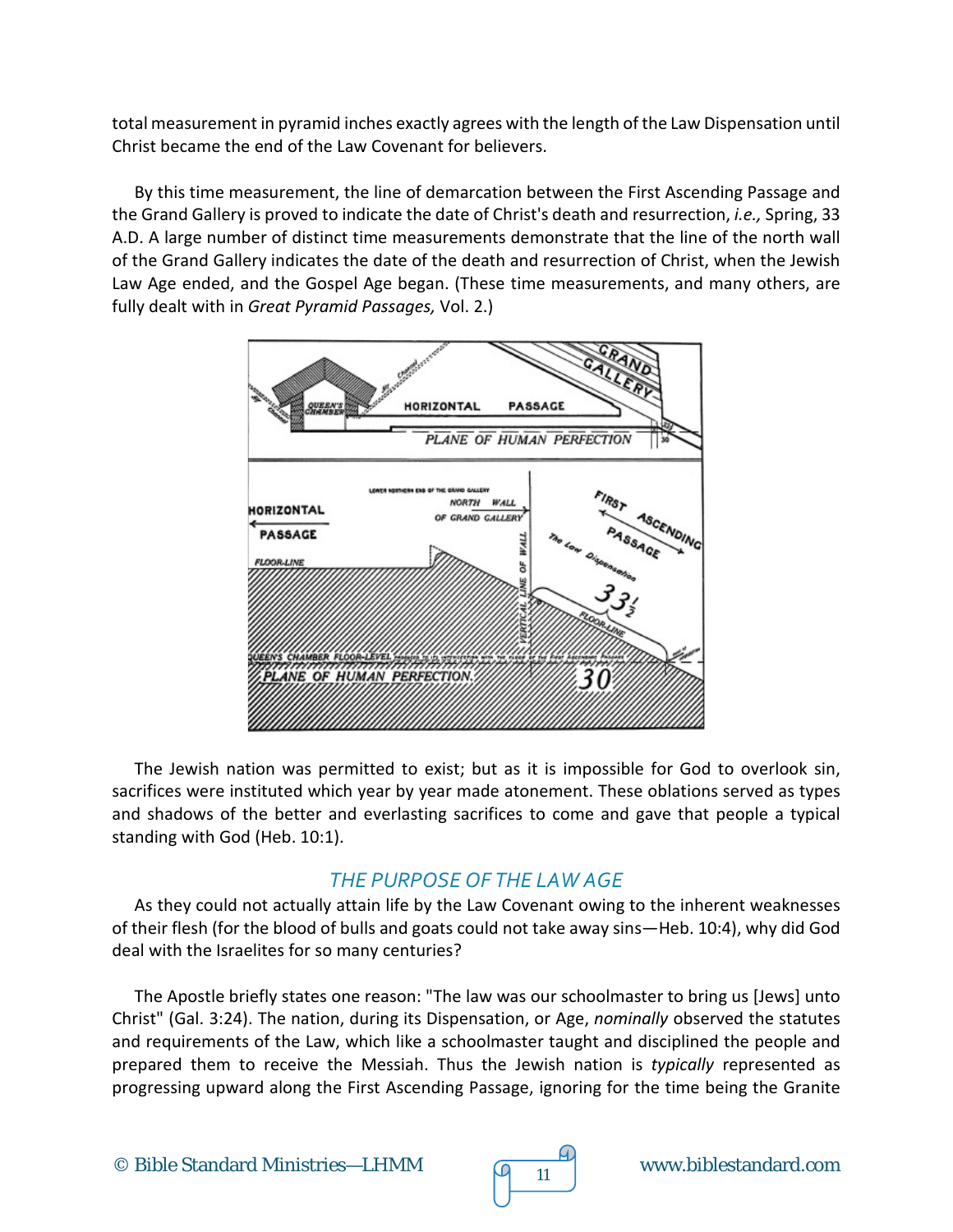Plug, which actually prevents any possibility of ascending this way, even as the Jews could not really pass the test of the Divine Law and gain life.

#### *THE KING'S AND QUEEN'S CHAMBERS—SPIRIT AND HUMAN LIFE*

The full significance of the passageways of the Pyramid will be more clearly understood, if we first notice the symbolical meaning of the building's chambers.

We have recognized that the Subterranean Chamber represents the condition of *death; so* we understand *life* is represented by the upper chambers. The lowest form of life which can be attained and maintained by man is human life in its perfection, as possessed by Adam before his fall. This condition of human life is symbolized by the Queen's Chamber. The highest form of life to which man may aspire, under certain arrangements ordered of the Lord, is the spirit life. This condition of spirit life is symbolized by the King's Chamber.

The King's Chamber is constructed entirely of granite, and the Queen's Chamber of limestone. Both of these materials are perfect, but the limestone is inferior to the granite in hardness and durability and also in value, thus figuratively agreeing with the Scriptural declaration: "Thou hast made him [man] a little *lower* than the angels" (Psa. 8:4, 5).

The symbolical contrast between the upper chambers and the Pit is emphasized by the absence of ventilation in the latter. Air is necessary for life, and the fact that the King's and Queen's Chambers are both ventilated, is further evidence that these apartments represent conditions of life. But whereas the air channels of the granite chamber were always open, those of the limestone chamber were originally sealed at their inner ends.

This difference symbolically teaches, in accordance with the Bible, that the Divine spirit life is from everlasting. The perfect human life, on the contrary, is not from everlasting; but even as air channels were provided for the Queen's Chamber, which when unsealed rendered that apartment habitable, so God has made provision whereby human life will become eternal. (It is probably not without significance that the air channels of the Queen's Chamber, as already mentioned, were discovered and opened in 1872, *exactly* 6,000 years from the creation of Adam.

#### *CHRIST'S FIRST ADVENT*

If the First Ascending Passage symbolizes the "law-schoolmaster" leading the Jews to Christ, then the Pyramid should, by some reasonable method, represent Christ standing, as it were, at the upper end of the passage ready to receive them. This feature of the Lord's plan is shown in the following manner:

The Scriptures clearly teach that Jesus was "made of a woman," that He was "made flesh" (Gal. 4:4; John 1:14). But He was not born with fallen mankind on the downward course of the Descending Passage, but in the "Queen's Chamber" condition of human perfection; for in Him was no sin; He was "holy, harmless, undefiled, separate from sinners" (Heb. 7:26).

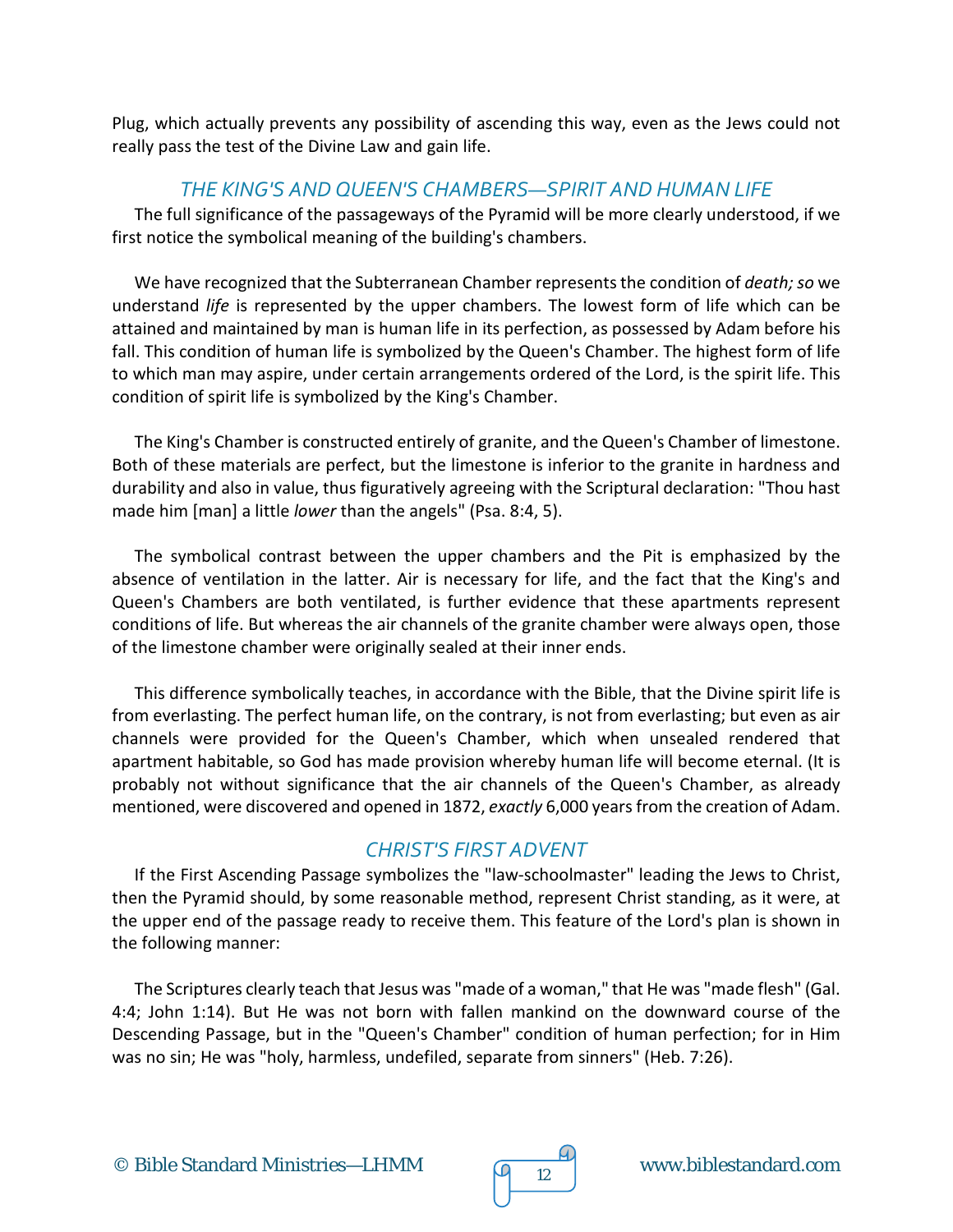While perfect human *life* is particularly symbolized by the Queen's Chamber, the plane of human perfection is represented by the *level of the floor* of that chamber. Thus the further truth that Jesus was "made under the law" (Gal. 4:4) is shown in the Pyramid by the fact that the line of the floor of the Queen's Chamber, when projected northward, intersects the floor of the First Ascending Passage 33½ inches exactly from its upper extremity (see diagram above).

By the Pyramid method of indicating time, these inches represent the 33½ years of our Lord's earthly life, during which He was subject to the Law (Luke 2:27; Matt. 5:17). He was therefore ready to receive the Israelites at the end of their Dispensation, as the Scriptures state: "He came unto his own" (John 1:11).

At thirty years of age Jesus was baptized at Jordan. His immersion in water symbolized His consecration unto death, and His raising out of the water His resurrection in "newness of life." John the Baptist declared that he saw the holy Spirit descend upon Jesus in the form of a dove, and heard a voice from heaven saying: "This is my beloved Son, in whom I am well pleased" (Matt. 3:16, 17).

Jesus had always been a son of God, but now He was a Son in a special sense, begotten to the same nature as the Father (John 5:26). During the 3½ years from His begetting of the Spirit at Jordan, Christ as the New Creature laid down His human life in sacrifice until it was consummated at Calvary. The third day after His crucifixion He was "born from the dead" a glorious spirit being of the Divine nature (1 Pet. 3:18).

Just as the full 33½ years of our Lord's life as an *Israelite* subject to the Law is indicated by the corresponding number of inches at the upper end of the passage which represents the Law Age, so His 30 years as a *perfect man* separate from the world, is indicated by the connected measurement of 30 inches along the line of the Queen's Chamber floor level, the "Plane of Human Perfection" (for this measurement see diagram above).



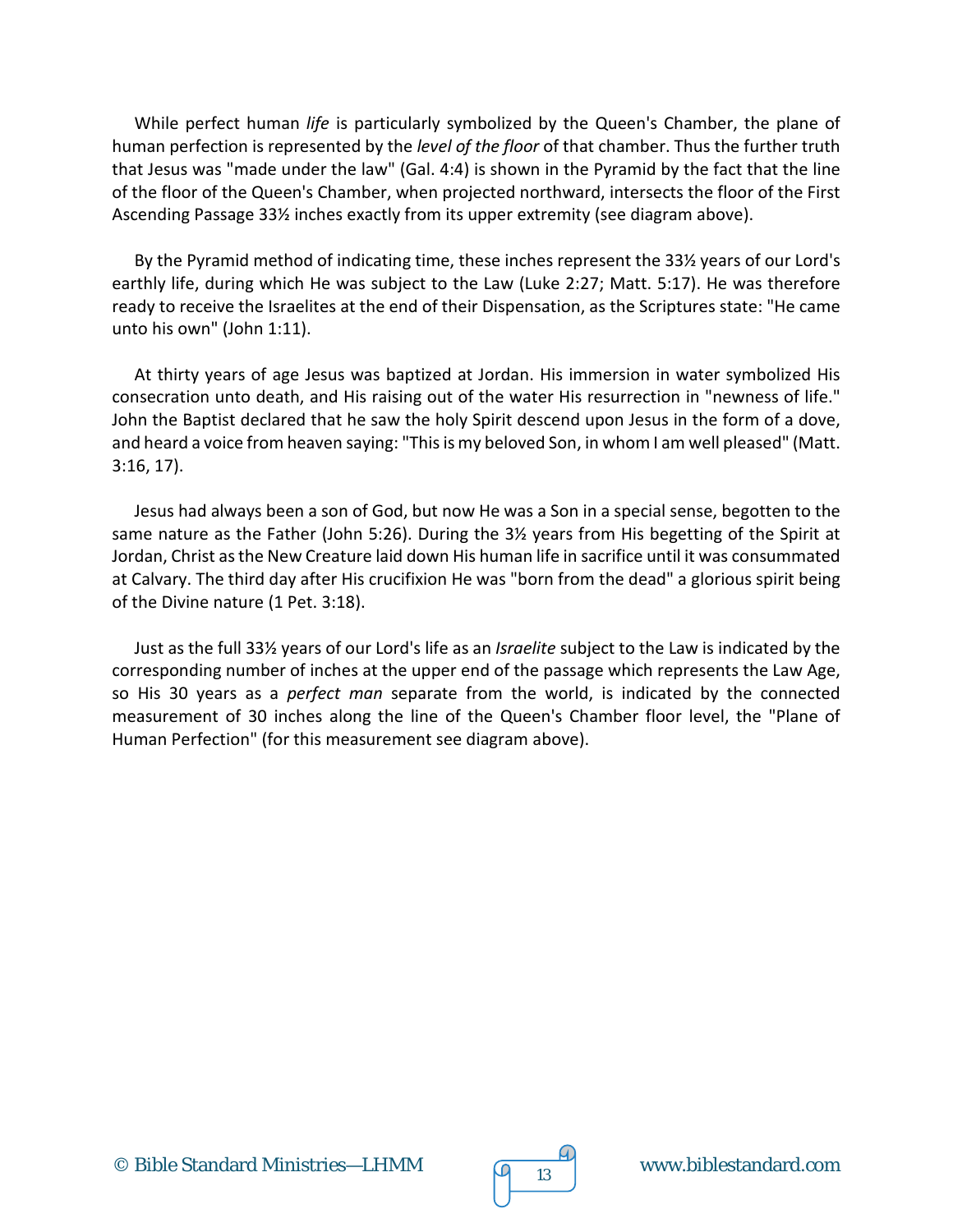# Chapter 3

#### *THE SEED OF PROMISE*

What was God's purpose in leading the Jewish nation to Christ? From Gal. 3:16 we learn that the "seed of Abraham" which is to bless the world is Christ—"Now to Abraham and his seed were the promises made. He saith not, And to seeds, as of many; but as of one, And to thy seed, which is Christ." Although Isaac was the seed of promise (for God had said: "In Isaac shall thy seed be called"), yet he was not *the seed*; he merely prefigured the great Spiritual Seed of God.

But why, if Christ is the Seed, were the Jews the only nation led to Him? God had sworn by an oath that *all* the families of the earth would receive a blessing, yet the other nations were aliens and strangers, having no hope and without God in the world (Eph. 2:12).

The Apostle reveals the purpose of God in specially dealing with the Israelites. In Gal. 3:29, he says: "If ye be Christ's, then are ye Abraham's seed, and heirs according to the promise." St. Paul seems to contradict himself when, in Gal. 3:16 he is so careful to impress the thought that Abraham's Seed is only *one,* while in v. 29 he addresses the Church: "If *ye* be Christ's, then are *ye*  Abraham's seed."

But in 1 Cor. 12:12 the Apostle explains: "For as the body is one and hath many members, and all the members of that one body, being many, are [nevertheless] one body: so also is Christ." It was for this purpose, that they might become "members in particular" of the great antitypical Seed of Abraham of which Jesus is the "Head," that God led the Jews under the "lawschoolmaster" to Christ.

Every member of this Seed must also become, like his "Head," a spirit being; and thus we read that to as many of the Jews as received Jesus, "to them gave he power to become the sons of God, even to them that believe on his name" (John 1:12). As Christ is the Son of God, so those who exercise faith in Him are called His brethren, sons of the Heavenly Father (Heb. 2:11). The faithful Israelites presented their bodies a living sacrifice after the example of Jesus, and God *begat* them to the spirit nature (Rom. 6:3, 4; 12:1; James 1:18). This important change is stated in John 1:13—"Which were born [begotten], not of blood, nor of the will of the flesh, nor of the will of man, but of God." (Compare John 3:1-12.)

One would have expected that the Jews, laboring under the yoke of the Law in their vain endeavor to gain life, would have gladly embraced the proffered aid of Jesus when, at the end of their Age, He stretched forth His hands and said (Matt. 11:28): "Come unto me, all ye that labour and are heavy laden, and I will give you rest." On the contrary we read that when He came to His own "his own received him not" (John 1:11). The religious leaders of the people had become selfrighteous, and their traditions had made void the plain teaching of the Scriptures, so that the majority were unable to recognize the meek and lowly Nazarene as God's Anointed.

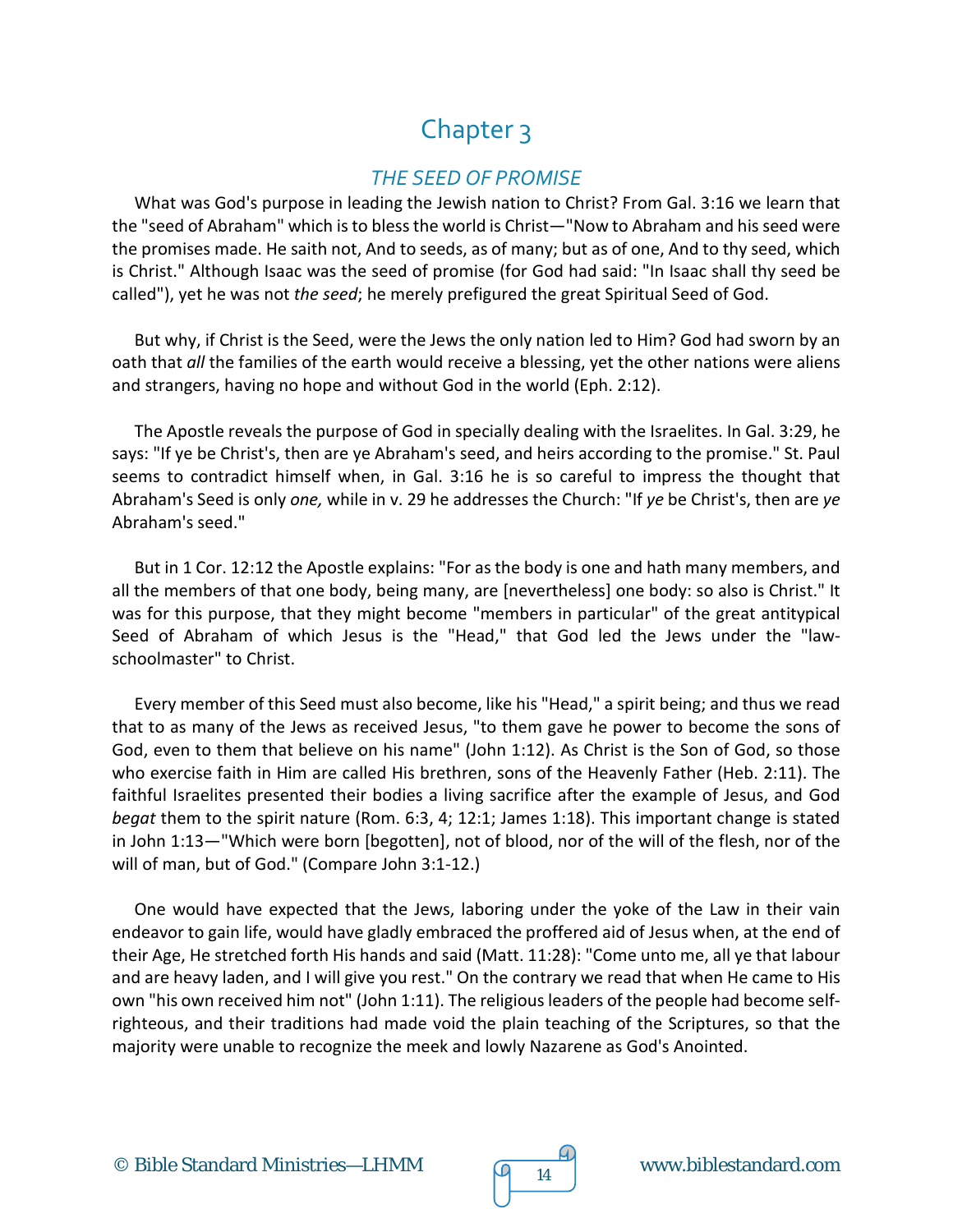Of all that nation only a remnant believed and became the Lord's footstep followers, and their number was far short of that predetermined by God. Does this mean, then, that Christ, the Seed of Abraham, must lack certain members? No; the Scriptures declare that after the faithful among the Jews were selected, God "did visit the Gentiles, to take out of *them* a people for his name" (Acts 15:14). But how was it possible for God to extend this favor to the Gentiles, seeing that they were not led to Christ under the "law-schoolmaster"?

The Scriptures state that there was really no difference between Jew and Gentile; all alike came short of the glory of God (Rom. 3:9, 23). The Pyramid corroborates this truth, for the Jews are only *typically* represented as progressing up the First Ascending Passage; the Granite Plug, symbolizing the perfect law of God, blocks the way (see diagram below).

(By taking advantage of Al Mamoun's forced cavity, visitors can pass round the west side of the Granite Plug and so walk up the First Ascending Passage. But Al Mamoun was a "thief and a robber," "climbing up some other way" (John 10:1). If the masonry were restored and the cavity filled in, the Granite Plug would prevent any possibility of gaining access to the upper system by means of the First Ascending Passage. The Well-shaft is the only legitimate way to reach the parts above. It is important to realize this fact, for the corroborative symbolisms properly are based upon the original condition of the Pyramid.)

Before the Jews could be accorded the privilege of becoming members in the great Seed, Jesus was required to become a "curse" for them, as it is written: "Cursed is every one that hangeth on a tree" (Gal. 3:13).

But not only did the death of Jesus redeem the Jews from under the "curse of the law"; it was sufficient also to redeem *all* men from the original curse of death; for "he by the grace of God tasted death for every man" (Heb. 2:9). It was therefore possible for individuals of other nations to become members in the Body of Christ. Acts 10 shows God first extending this privilege to the Gentiles exactly 2,081 years after the promise to Abraham (see *Great Pyramid Passages,* Vol. 2, p. 244).

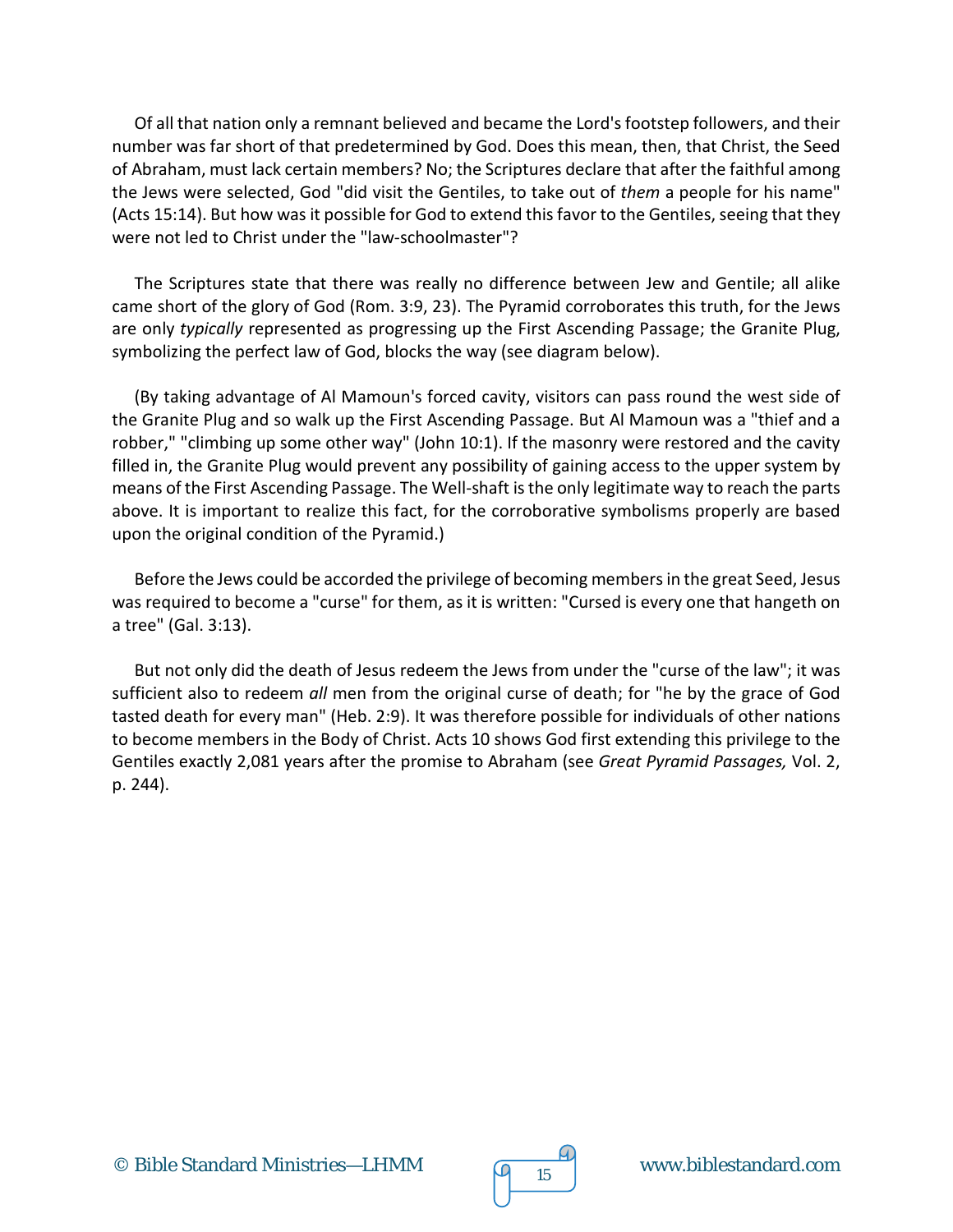

#### *THE RANSOM-SACRIFICE—THE WELL-SHAFT*

In what manner does the Pyramid corroborate this feature of the Plan of God? As we have seen, the Jews alone are represented as laboring up the First Ascending Passage to meet Christ, while the other nations are stumbling down the Descending Passage to the Pit of destruction. How, then, is it possible for the Gentiles to reach Christ, who is depicted standing far above on the level of the Queen's Chamber?

Here we see the necessity for that mysterious shaft named the "Well." If the Well-shaft were lacking in the Pyramid's system, the symbolisms of the various passages and chambers would be rendered void. The symbolic meaning of this peculiar shaft is the key which unlocks the building's secret message.

Christ said: "Except a corn of wheat fall into the ground and die, it abideth alone: but if it die, it bringeth forth much fruit" (John 12:24). Had Jesus not died He would have remained *alone* on the human plane. It was for this reason that He became a man, to offer Himself in sacrifice, and give His flesh for the life of the world, that both Jew and Gentile might be ransomed from the Adamic condemnation and be given an opportunity to live.

In the Pyramid's figurative language, Jesus Christ falls down from the Queen's Chamber plane of human nature, into the Well-shaft condition of death; then, as it was not possible that He, the

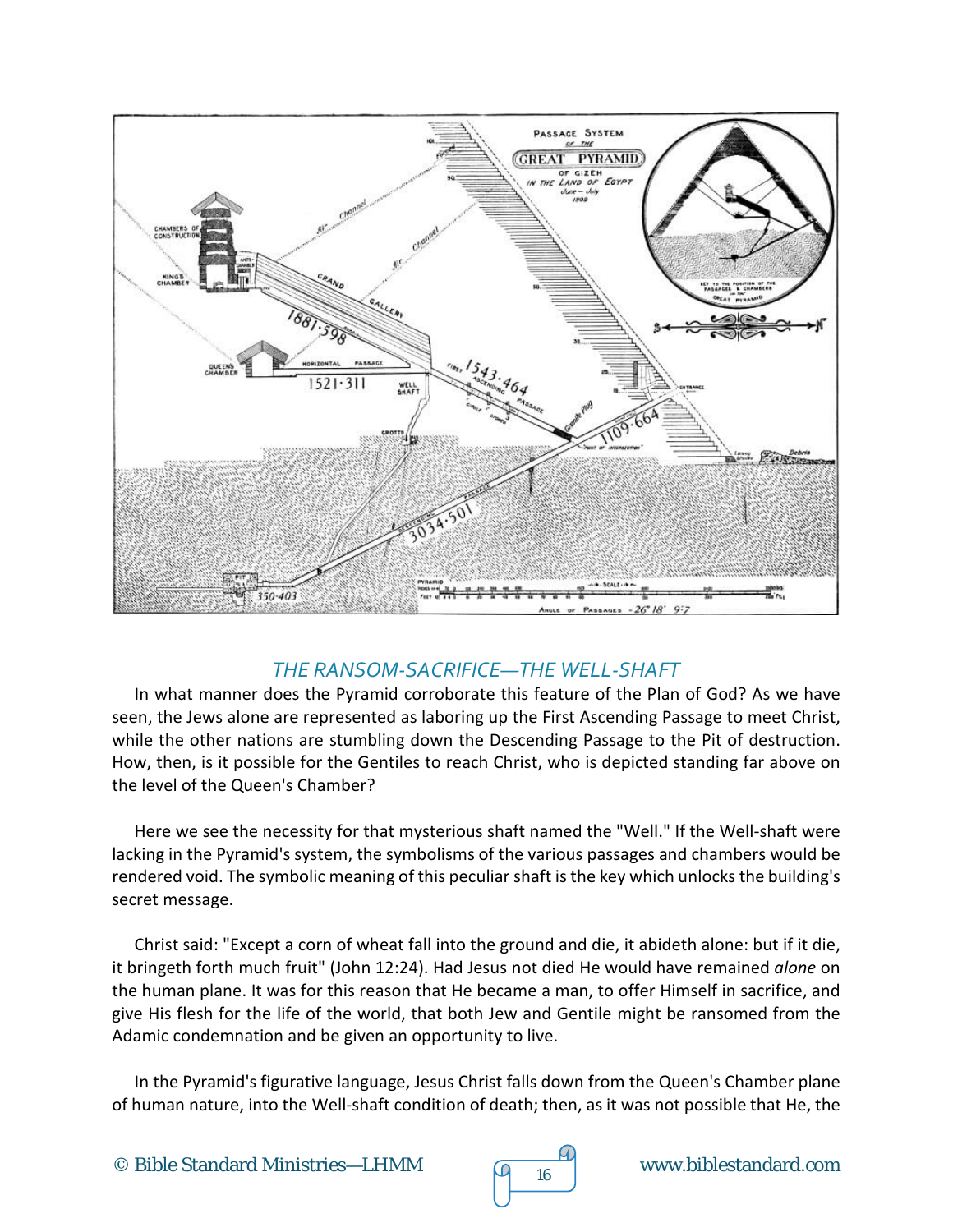innocent One, should be holden of it, God burst the bonds of death and raised His dear Son, no longer flesh but a glorious spirit of the Divine nature; that is, He is not now represented as standing on the level of the Queen's Chamber, but high above on the King's Chamber level (1 Pet. 3:18). The Well-shaft, therefore, symbolizes both the death and resurrection of Jesus Christ. The surroundings of the upper mouth of the Well suggest the thought of the bursting of the bonds of death.



# *THE PYRAMID'S ILLUSTRATION OF FAITH*

The Scriptures declare that only those who have faith in the Ransom-sacrifice of Christ can pass from death unto life. The Pyramid corroborates this requirement, for no one can ascend the Well-shaft, which symbolizes Christ's Ransom-sacrifice, without exercising faith.

We refer, of course, to the average visitor to the Pyramid. Finding that he cannot reach the upper system by means of the First Ascending Passage owing to the obstructing Granite Plug, the traveler might be informed, when he arrives down at the lower end of the Well-shaft, that he may climb up this way. But it is certain he would not attempt so perilous a venture; he would rightly judge that a slip and fall would prove fatal. Thus the Pyramid's symbolisms agree with the Scriptural teaching, that even though an open way is provided, man cannot by his *own efforts*  escape the Descending Passage condemnation to death.

All who visit the Pyramid may enter the interior, but only when accompanied by Arab guides who are in the employ of the government. These guides are strong and nimble and well accustomed to climbing in the numerous well-like tomb-shafts of the neighborhood.

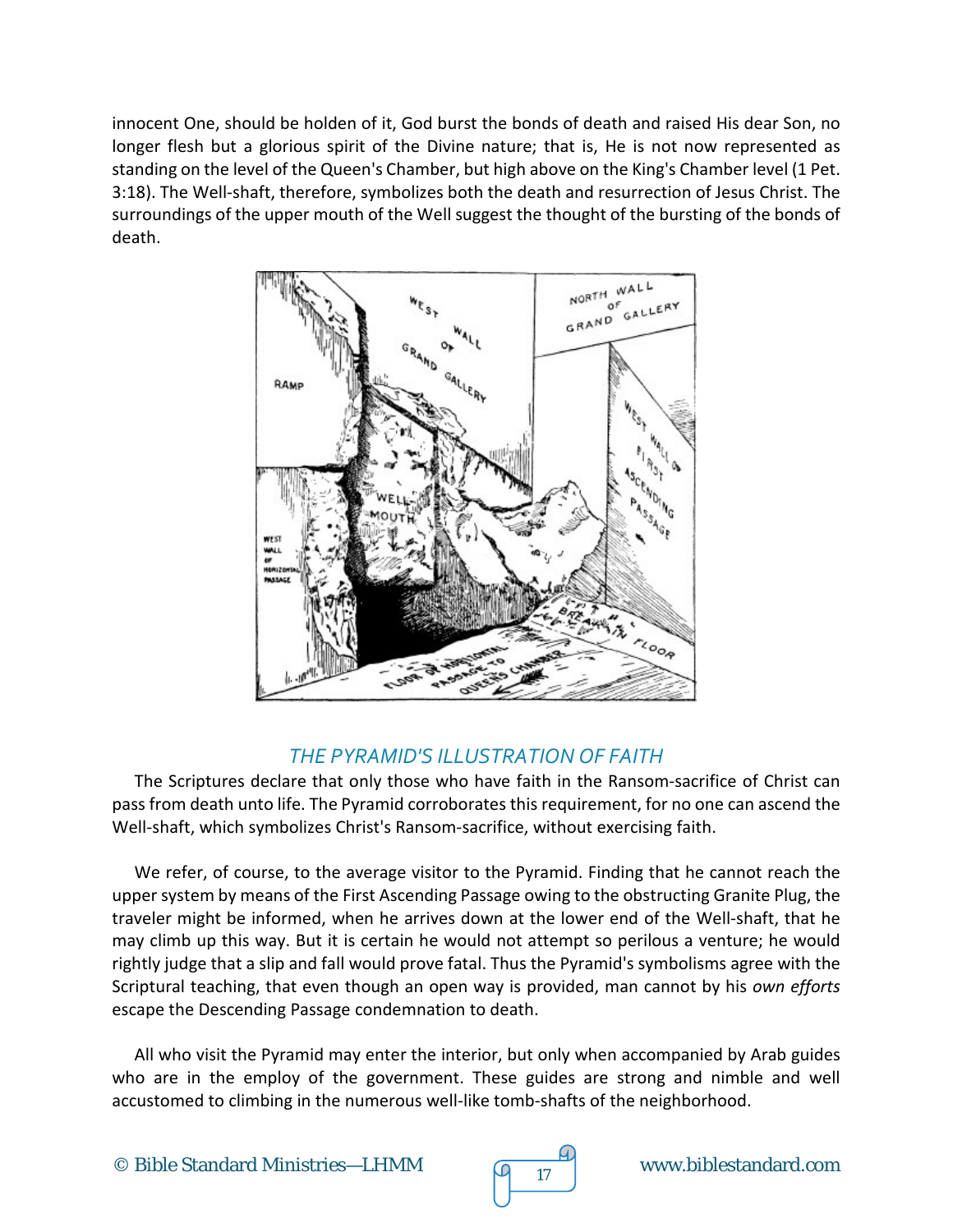One of them might offer to go up the Well-shaft, and lower a rope to assist the traveler. Should the latter agree to this proposition, and binding the rope round him, commence the ascent, it is evident that he would be exercising faith all the way till he reached the upper end of the long dangerous shaft, which is nearly 200 feet in length. Every time he would slip and lose his footing in the shallow footholds he would realize his helplessness, and his necessity for placing implicit trust in the integrity and strength of his guide at the summit of the Well. Thus does the Pyramid illustrate the necessity for our reposing absolute faith in *our* great Guide, the Lord Jesus, who opened a way of escape for us.

#### *THE ISRAELITES AWAIT THEIR NEW COVENANT*

But what about the majority of the Jewish nation, whom God cast off because of their unbelief? Has He rejected them forever? No; but had He not found a faithful remnant, the Apostle says that the nation would have been destroyed like Sodom and Gomorrah (Isa. 1:9 Rom. 9:29).

When Abraham interceded for Sodom, he was promised that if even ten righteous men were found in the city it would not on *their* account be blotted out. Because of the remnant of Israel, which demonstrated that the "law-schoolmaster" had been effective in preparing at least a few to receive the meek and lowly Jesus (Gal. 3:24), the unbelieving majority were not cast off forever, but merely had "blindness in part" passed upon them, until God makes with them the New Covenant, which He foretold by the Prophet Jeremiah—"Behold, the days come, saith the LORD, that I will make a new covenant with the house of Israel, and with the house of Judah" (Jer. 31:31).

#### *RESURRECTION OF CHRIST, HEAD AND BODY*

The closing of the high calling to become members in the Body of Christ, opens the way by which *human perfection* under the New Covenant may be attained, by the Jews first, and afterward by the Gentiles.

The Great Pyramid corroborates this important phase of the Lord's plan; but to appreciate the symbolism fully, one must have clearly before his mental eyes the actual appearance of the lower end of the Grand Gallery. In the chart above it would appear as if the Well-shaft descended directly from the floor of the Grand Gallery; but this is not really so; the mouth of the Well is situated on the west side (see drawing above).

On each side of the Grand Gallery there is a stone bench which runs the entire length of the floor. These benches are called Ramps and measure about 21 inches high by 20 inches wide. The distance between the Ramps is 3½ feet, so that the floors of the Grand Gallery and First Ascending Passage are the same width. The mouth of the Well is formed by a portion of the west Ramp having been broken away; and, as we mentioned before, the appearance of the masonry surrounding the Well-mouth conveys the idea that the once covering Ramp-stone must have been violently burst out from underneath (see drawing above). If the missing portion of the Ramp were restored the Well would be sealed up.

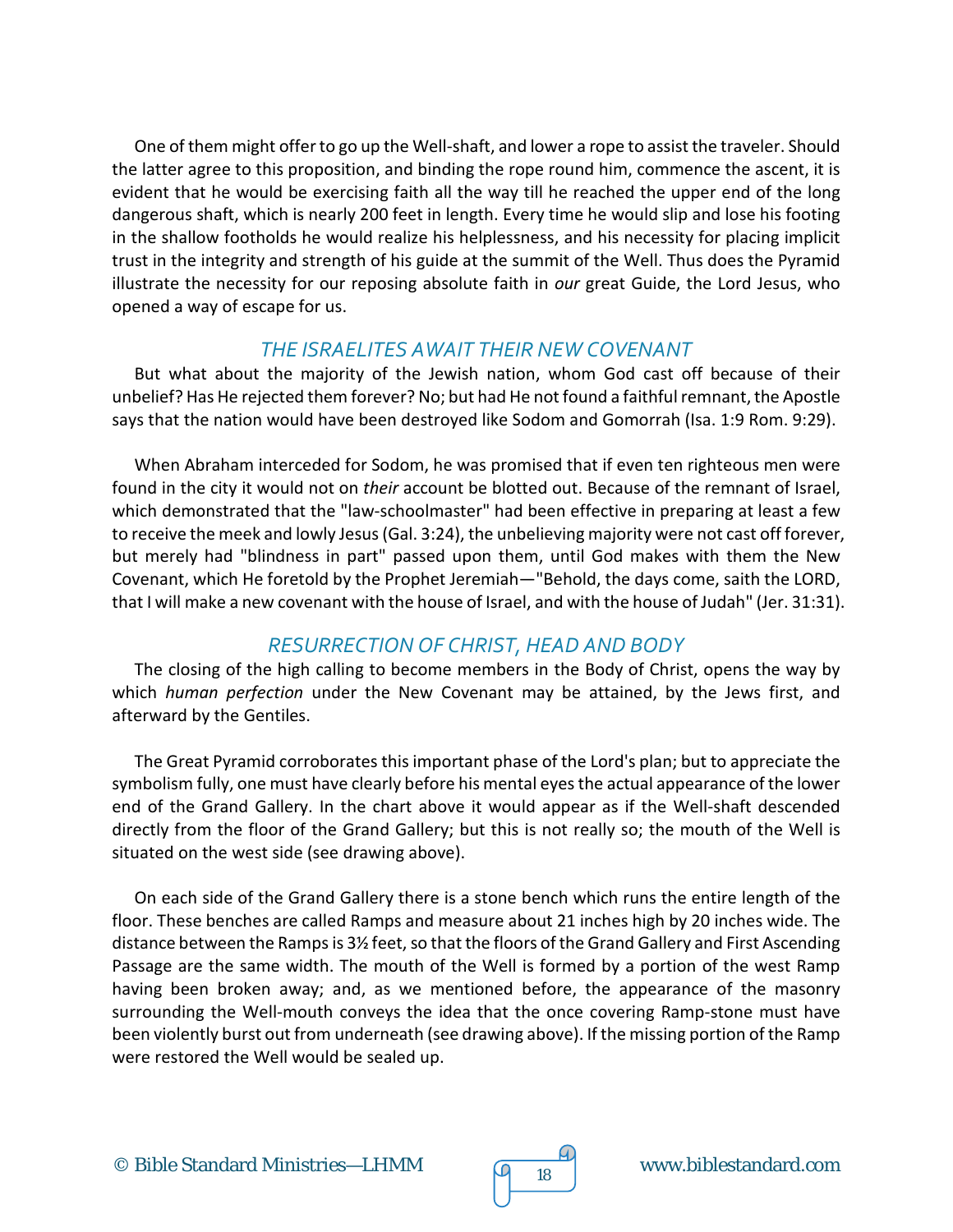In addition to the removal of the Ramp-stone at the head of the Well-shaft, part also of the *floor* of the Grand Gallery is missing. It appears as if the floor of the passage originally extended upward in an unbroken line from the north wall, and that an explosion had torn away a length of about 17 feet at the lower end.

Thus, *two* violent explosions have occurred in the Great Pyramid; or, rather, the appearance of the northern end of the Grand Gallery gives that impression; for we believe the ancient builders arranged the masonry at this part to *suggest* explosions for figurative purposes. If the missing portion of the floor of the Grand Gallery were restored, the Horizontal Passage leading to the Queen's Chamber would be concealed, so that anyone emerging from the First Ascending Passage and continuing on his way up the Grand Gallery, would be unaware of the existence of the Horizontal Passage.

The apparent bursting away of the Ramp-stone which covered the Well-mouth graphically suggests the resurrection of Jesus Christ, when God burst the bonds of *hades* and raised His beloved Son from the death state (Acts 2:22-24). This provided an open way by which the Gentiles who had "ears to hear" could have access from the Descending Passage condemnation to the Grand Gallery privileges.

The Scriptures teach that after the last member of the Body of Christ would pass beyond the veil to the King's Chamber condition of life, *another* way of life for the temporarily blinded Jews, as well as for the "residue" of the Gentiles, would open (Acts 15:13-18). This (second) bursting of the bonds of death by the Church, the Body of Christ, is symbolized by the violent breaking away of the lower part of the Grand Gallery floor, which, as the reader will readily see, while necessarily closing the "walk" of the Grand Gallery, opens and reveals, as a consequence, the Horizontal Passage leading to the Queen's Chamber.

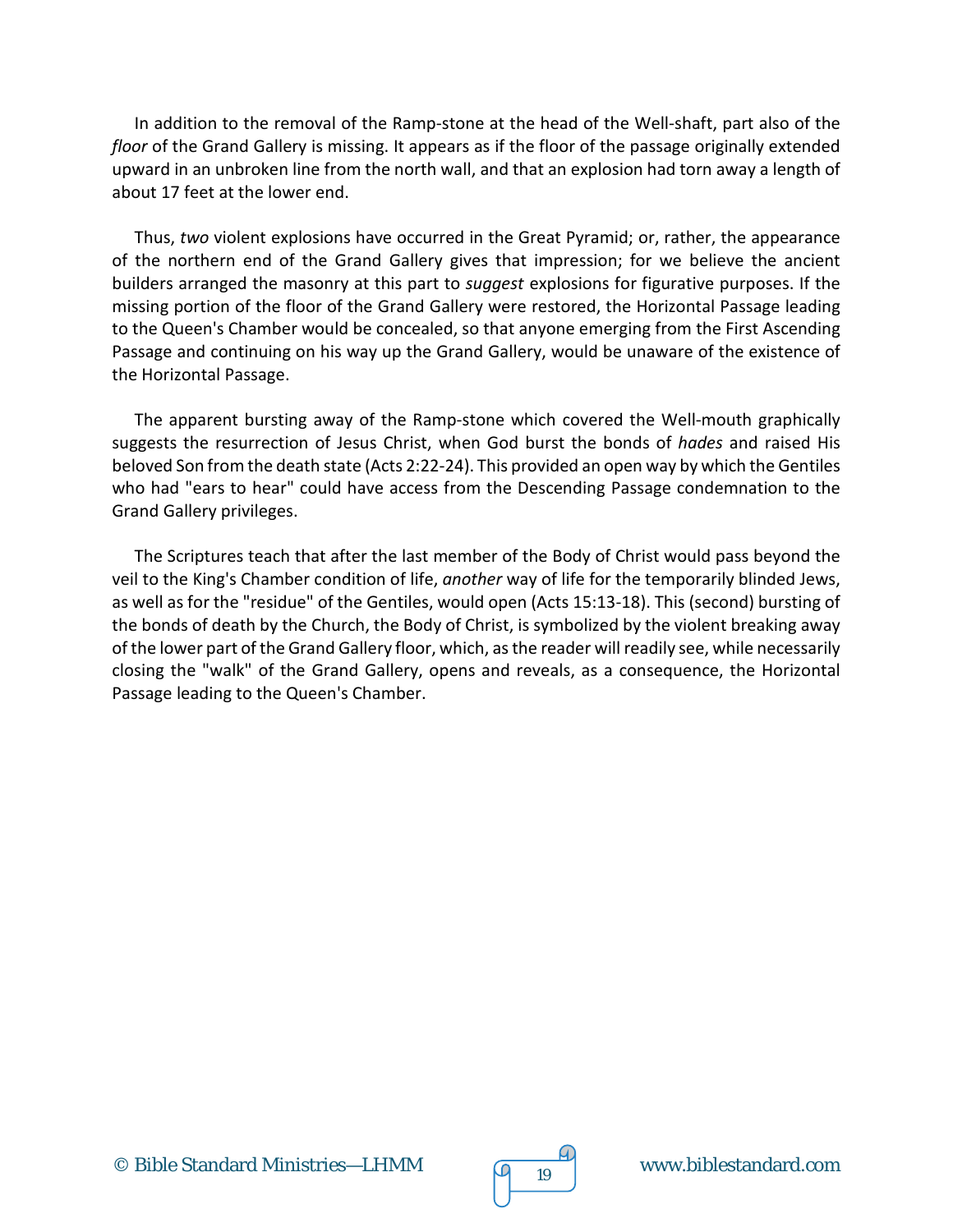

*The GRAND GALLERY in the Great Pyramid of Gizeh, showing its full inclined length to the south wall at the upper terminal; also, at the foot, the doorway to the Horizontal Passage to the Queen's Chamber*

### *THE LAW AGE AND GOSPEL AGE CONTRASTED*

The faithful among the Jews passed directly from Moses into Christ. They partook of the high or heavenly calling to joint-heirship with God's Son, and are represented as emerging from under the low roof of the First Ascending Passage, and walking with Him upward along the *floor* of the Grand Gallery (which at this stage is understood to be unbroken and entire) to the King's Chamber condition of the Divine nature (2 Pet. 1:4).

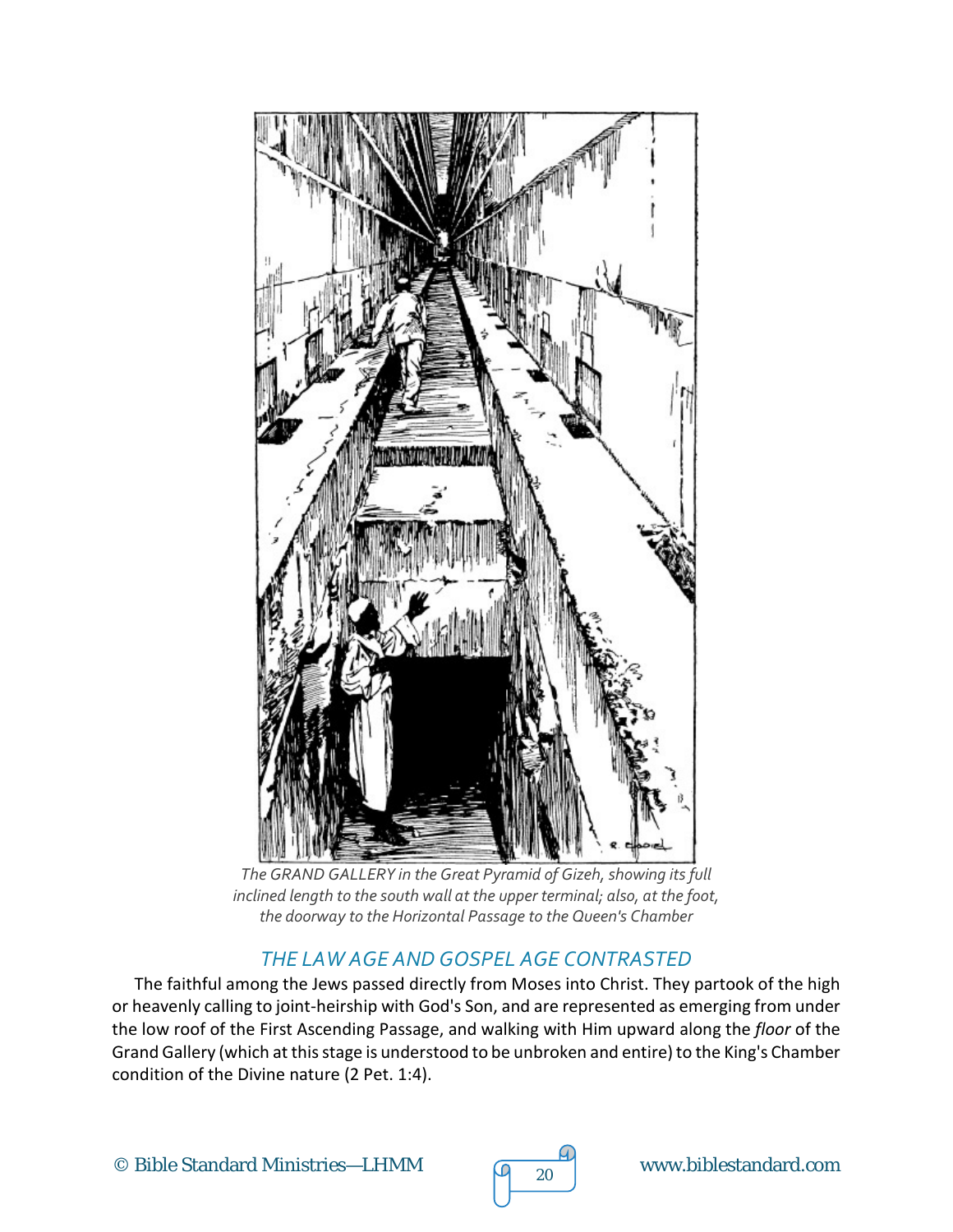Although both passages rise at the same steep angle, and although their floors are equally slippery, yet there is a great difference between them in two important respects. In the first place, the Grand Gallery is far higher in the roof, and there is no necessity for one to stoop as when coming up the First Ascending Passage. This illustrates a manifest difference between the two Ages. The exacting requirements of the Law Covenant were a burden to the Jew and bowed him down; but Christ became an end of the Law for righteousness to everyone who believed; and those receiving the Gospel message experienced the glorious liberty wherewith Christ makes free (John 8:32, 36). They passed, as it were, from the low*,* confined First Ascending Passage into the greater freedom of the Grand Gallery.

The other difference between the two passages is that, should one slip when ascending the Grand Gallery, he can cling to the side Ramps and steady himself until he regains his footing; but in the First Ascending Passage there is nothing to lay hold of should one feel his feet sliding. This again illustrates an important contrast between the two Ages; for although the followers of the Lord in the Gospel Age occasionally slip from their steadfastness through temporary lack of faith or from other causes, yet they have the "exceeding great and precious promises" of God's Word to sustain and reinstate them on their upward way. They have promises that He will never forsake them; that if they confess their sins He is faithful and just to forgive them their sins and to cleanse them from all unrighteousness; that the Lord's strength is made perfect in weakness. By these and many other precious promises, all who have taken up their cross and followed the Lord are enabled to overcome.

During the Jewish Age, on the contrary, those who sought to gain life by the Law had no promise of aid should they slip even in one of the commandments, as the Apostle James declares: "For whosoever shall keep the whole law [in an endeavor to merit life thereby], and yet offend in one point, he is guilty of all" (James 2:10) and is therefore under the curse of the Law.

To the remainder of the Jews who refused to believe and follow the Lord up the Grand Gallery high calling, God pronounced the sentence: "Let their eyes be darkened, that they may not see, and bow down their back alway" (Rom. 11:10).

The Israelites have been, in effect, standing with bowed heads and backs in the low First Ascending Passage, with their eyes blinded that they cannot see in front of them the lofty Grand Gallery. Nor can they perceive that the Gentiles, who "sometimes were far off are made nigh by the blood [the Ransom-sacrifice] of Christ" (Eph. 2:13), and during the Gospel Age come up, figuratively speaking, through the Well-shaft and broken Ramp into the Grand Gallery "walk" of the high calling, filling up the membership of the Body of the great Seed of Abraham.

It is interesting to notice, at this juncture, that not only does the length of the First Ascending Passage agree with the period of the Jewish Law Age, but the duration of the succeeding Gospel Age is corroborated by the Pyramid-inch length of the Grand Gallery.

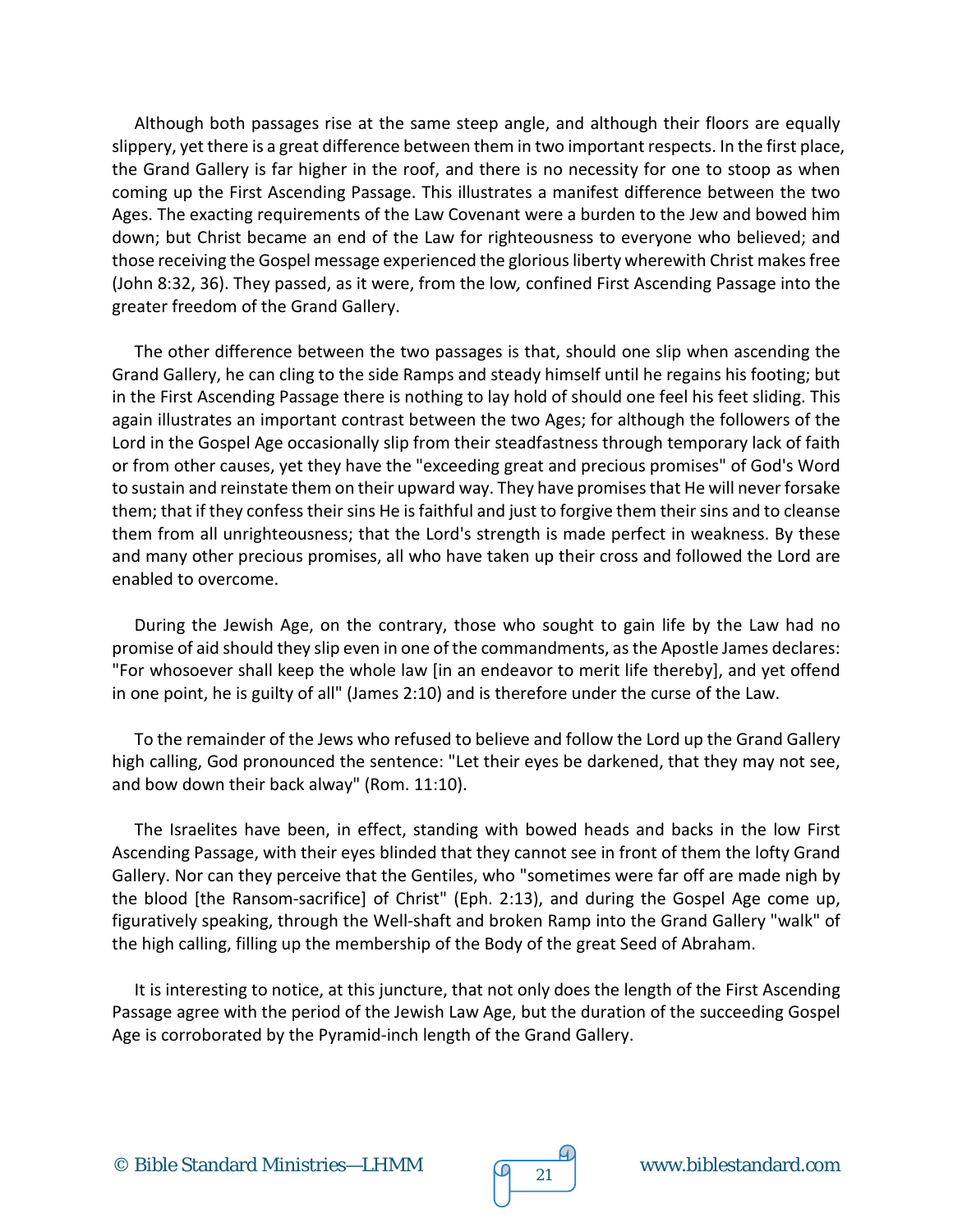#### *NEW COVENANT—HORIZONTAL PASSAGE*

After the completion of God's selection of Body members from among the Gentiles (Acts 15:14), not one more member in the Body of Christ is required. The Jews will then have their blindness fully removed and they will see that the walk of the high calling is forever closed, that the First Resurrection is accomplished—the lower part of the Grand Gallery floor is burst away. But the Lord will graciously reveal to mankind the other way of life. He will make with them the New Covenant, with its opportunity for life on the plane of human perfection.

The Horizontal Passage illustrates the New Covenant. Like the First Ascending Passage, which represents the Old Covenant, the newly revealed Horizontal Passage is low in the roof, and one has to stoop considerably when walking in it. This is in symbolical agreement with the Bible, which shows that the exacting requirements of the New Law Covenant will be operative in the Millennial reign of Christ.

The Law was holy, just and good (Rom. 7:12); but the sacrifices, mediator and priesthood of the Old Covenant were incapable of reclaiming fallen men. The New Covenant will be based upon *better* sacrifices and will have a *better* Mediator and a *better* Priesthood, and under it all mankind will learn to observe God's righteous law and thus gain the Queen's Chamber condition of perfect human life (Isa. 26:9).

The distinction between the Old and New (Law) Covenants is well illustrated by the difference between the First Ascending Passage and the Horizontal Passage. Should one slip in the Ascending Passage, he cannot prevent himself from falling; and as the angle of the floor is very steep, he immediately begins to slide backward. He will then realize, as did the Jews born under the Old Covenant, that this upward way, although "ordained to life," is after all a way to death (Rom. 7:10). Gathering impetus on that slippery inclined floor, he will fall with terrible impact against the upper end of the Granite Plug. When the Jews slipped and fell they were condemned to death by the perfect law of God, which is particularly symbolized by the Granite Plug. Thus we see that the Pyramid corroborates the declaration of the Scriptures, that there was no hope of the people of Israel attaining life by means of the Old Law Covenant (Jer. 31:31, 32; Ezek. 16:60- 62).

How different it is in the case of the Horizontal Passage, however, for although one walking here requires to stoop as in the First Ascending Passage, showing that he is under law, yet a slip and fall need not prove fatal. The passage being horizontal, he will not slide backward. He may be bruised, but raising himself to his feet, he can continue on his way to the Queen's Chamber. There is *hope* under the New Covenant, if one allows himself to be rightly exercised by the discipline of the righteous judge. Profiting by the lesson of his fall, and henceforth taking more heed to his steps, he can progress toward the condition of human perfection symbolized by the Queen's Chamber.

To the Jews first will this opportunity be given. They will pass directly from under the Old Law Covenant (for they are still under this Covenant, as Christ became the end of the Law only to

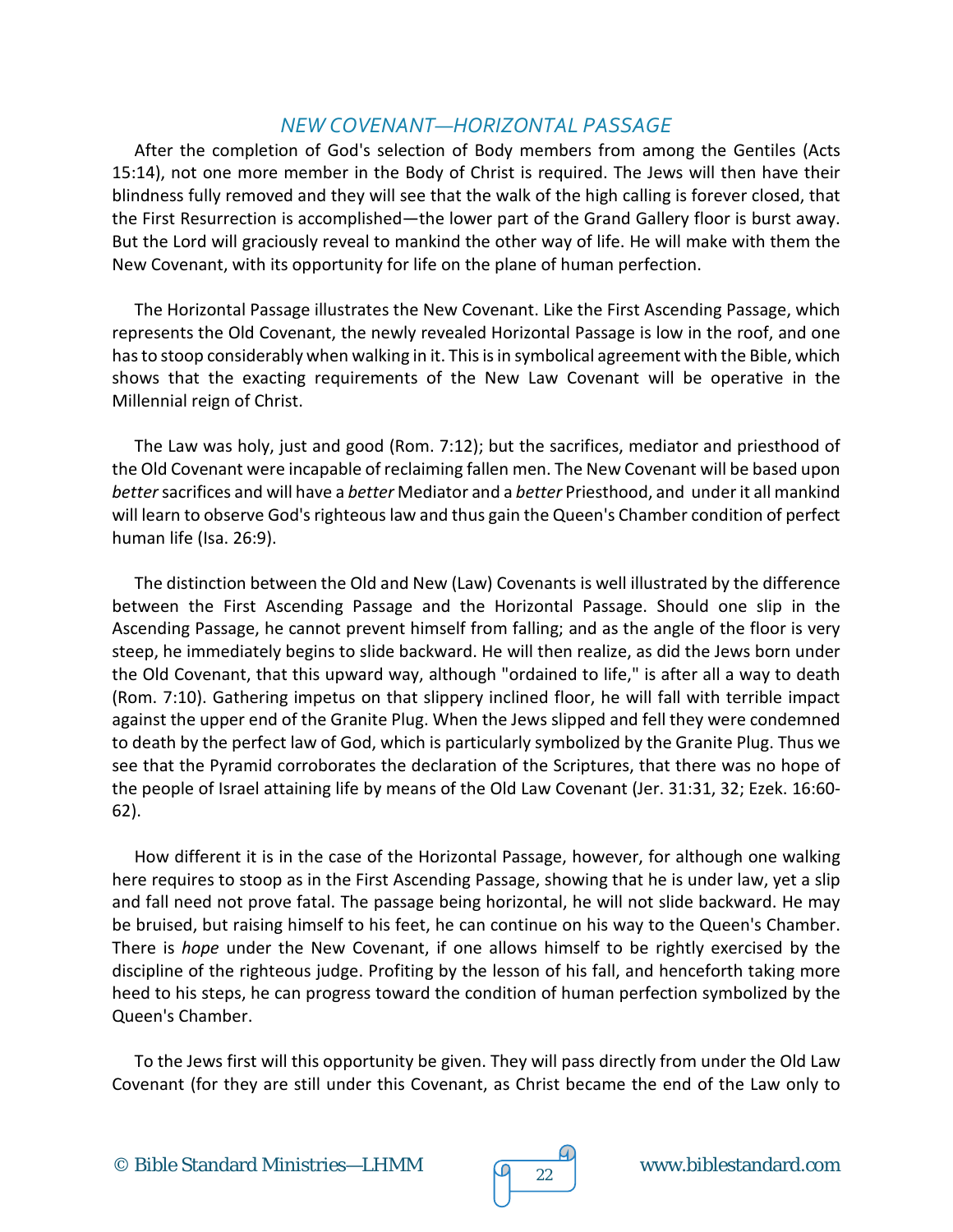those who *believed*) into the New Law Covenant. After the Jewish nation, the Gentiles will be brought in under the New Covenant arrangement, that they also may attain human perfection.

Jesus said: "And I, if I be lifted up from the earth, will draw all men unto me"; and again: "Marvel not at this: for the hour is coming, in the which all that are in the graves shall hear his voice, and shall come forth" (John 12:32; 5:28, 29). By the power that Christ will exert, the Gentiles shall figuratively be raised from the Descending Passage condition of death, up through the Well-shaft to the Horizontal Passage condition of the New Covenant; for through the Ransomsacrifice of Christ all mankind shall be redeemed (Hosea 13:14) and placed upon that "highway of holiness."

The Prophet Isaiah said: "No lion shall be there, nor any ravenous beast shall go up thereon … but the redeemed shall walk there" (Isa. 35:8-10). Satan, the "roaring lion" (1 Pet. 5:8), will not be allowed to deceive man during the time of the New Covenant, for he will then be fully bound and cast into the "bottomless pit," symbolized in the Pyramid by the Subterranean Chamber (Rev. 20:1-3); and all "ravenous beasts" represented by the evil institutions of the "present evil world" (Gal. 1:4) will be destroyed in the Pit. These evil systems shall not rise, but Satan is to be loosed for a little season at the end of the thousand years of Christ's reign, to test mankind.

#### *"PRESENT EVIL WORLD" & ITS DESTRUCTION —THE DESCENDING PASSAGE AND THE PIT*

While the downward course of mankind is illustrated by the Descending Passage, we find that this passage more particularly represents the "present evil world" which began after the old world of the ungodly perished in the flood (2 Pet. 2:4; 3:6). Several Pyramid-inch time measurements demonstrate that the vertical line of the roof-commencement of the Descending Passage marks the date of the flood. The full length of the passage from the beginning of the roof down to the Pit, corresponds in inch-years to the complete duration of the present evil world (see calculations in *Great Pyramid Passages,* Vol. 2).

Bible students have for many years recognized the time prophecies which indicate that the destruction of "the kingdoms of this world" began in 1914. We regard the dreadful World War, which broke out in August 1914, as the beginning of the fulfillment of these Scriptural indications. The period of the "seven times" of Gentile rule (Lev. 26:18, 21, 24, 28; Luke 21:24) ended in Autumn 1914 as foretold by the time features of the Bible (see *Great Pyramid Passages,* Vol. 2)*.*  We are now in the "time of trouble, such as never was since there was a nation," predicted by the Prophet Daniel and referred to by our Lord (Dan. 12:1; Matt. 24:21).

The Scriptures show that the preparation for the fiery destruction of the present evil world began in 1874 A.D. During the 40-year period between 1874 and 1914, the Lord was assembling the nations to pour upon them His fierce anger (Zeph. 3:8). The time measurements demonstrate that both of these prominent Biblical dates are indicated connectedly in the Pyramid, by the vertical line of the north wall of the symbolical Pit.

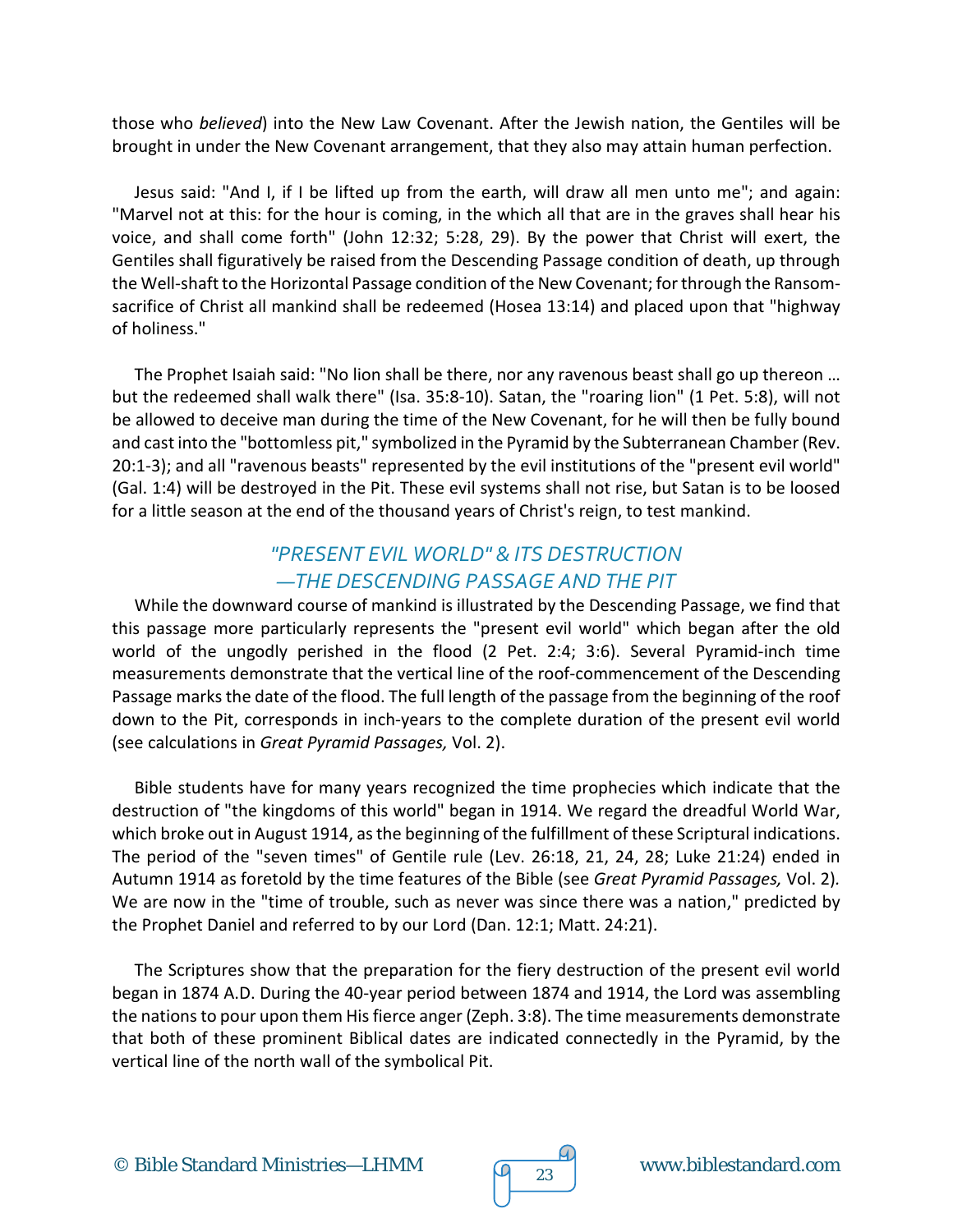Well may the world's foremost thinkers pronounce the present crisis in Christendom as more momentous than the Reformation, or the French Revolution. The Revolution of 1789 shook the foundations of society as with an earthquake. But the present conflict, which will eventuate in Armageddon and Anarchy, will utterly destroy "Babylon the Great" (Rev. 17:5), the last phase of the present evil world. The dates of the Reformation and the French Revolution are both indicated in the Pyramid.



### *THE COMPLETE PERIOD OF SALVATION*

"Weeping may endure for a night, but joy cometh in the morning" (Psa. 30:5). The permission of evil is for a wise purpose. The loving Heavenly Father designed earth's bitter experiences during the past 6,000 years as part of mankind's training, making them ready to appreciate and enjoy that glorious condition of human perfection symbolized by the Queen's Chamber.

The one thousand years of Christ's reign will give an experience of righteousness, that all may know good as well as evil, and thus be prepared to choose good and live. Although the human

![](_page_23_Picture_6.jpeg)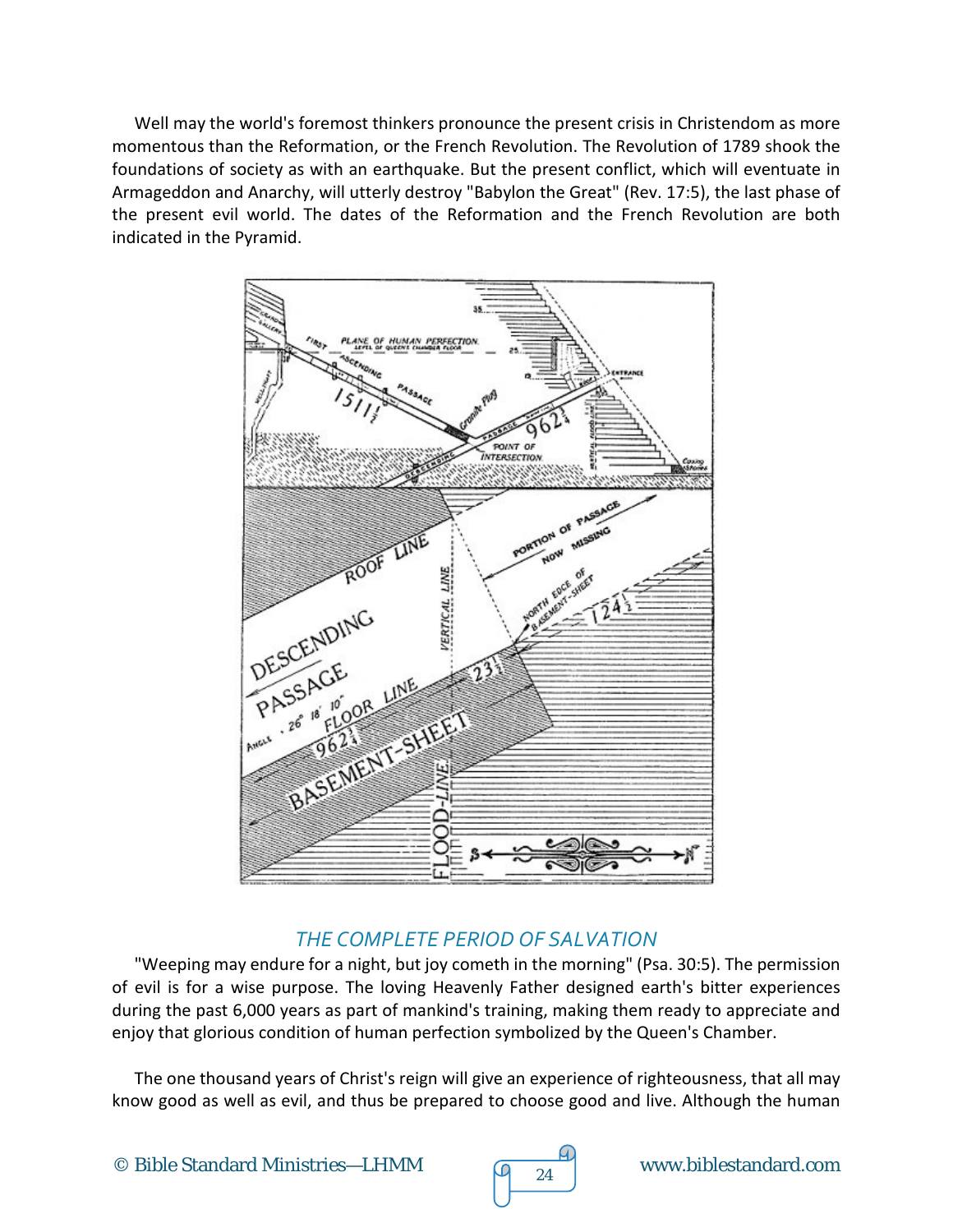race is pictured stumbling down the Descending Passage condemnation to death, this "cursed" condition was altered by the Ransom-sacrifice of Jesus Christ, so that Adamic death is changed to *sleep,* and despair is changed to *hope.* The whole world now "sleep in Jesus," and shall be awakened in due time.

Because of God's foreknowledge that His obedient Son would delight to do His will and die as Adam's substitute, the Heavenly Father at the very beginning subjected the whole creation in *hope* that there would ultimately be a reversal of the death sentence (Rom. 8:20). Christ is the "Lamb slain from the foundation of the world" (Rev. 13:8).

The "hopeful" state of mankind is illustrated by the Horizontal Passage, which in addition to symbolizing the New Covenant arrangement, represents from this other standpoint the complete 7,000 years of mankind's preparation for the Queen's Chamber condition of perfect human life. The first six-sevenths of the length of the passage being only 4 feet in height, illustrates the bowed condition of man under sin and degradation during the first six 1,000-year periods; the final one-seventh of the passage has greater head room owing to the (21 inches) lower level of the floor at this part, and thus represents the freedom of the seventh millennium.

After the final "little season" of testing, the faithful of mankind will then be ushered into the "glorious liberty of the children of God" (Rom. 8:21). In the meantime the creation "groaneth and travaileth in pain together until now," waiting for the "manifestation of the sons of God" (Rom. 8:22, 19), who as members in particular of the great spiritual Seed of Abraham shall come forth and bless them with life everlasting on earth.

![](_page_24_Figure_5.jpeg)

![](_page_24_Picture_6.jpeg)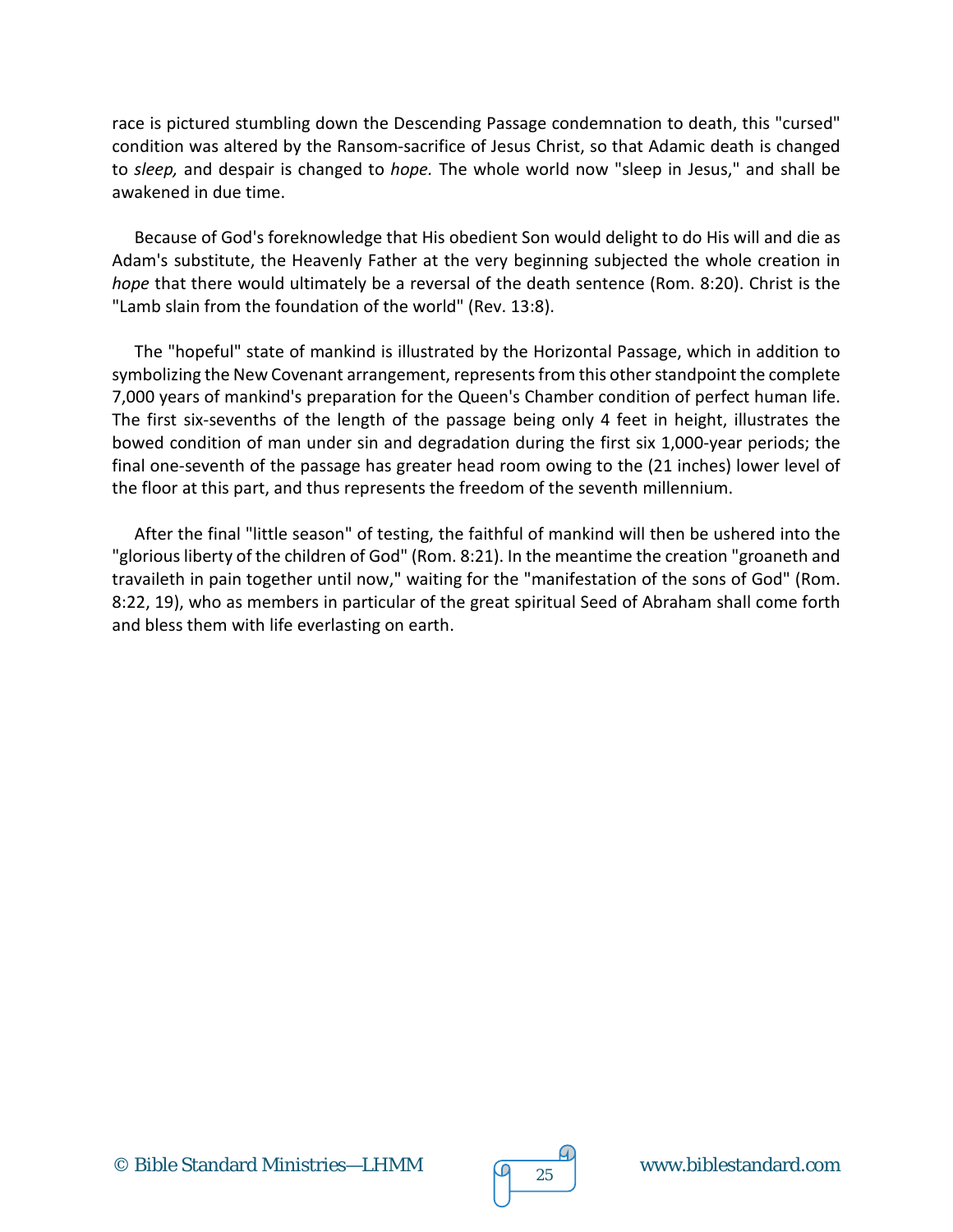# QUESTIONS ON THE GREAT PYRAMID

![](_page_25_Figure_1.jpeg)

#### *PYRAMID IN EGYPT'S MIDST, YET AT BORDER*

*Question:* How can the Great Pyramid be said to be "an altar to the LORD *in the midst* of the land of Egypt," and also "a pillar *at the border* thereof to the LORD" (Isa. 19:19)?

*Answer:* The reference here is not to a *literal* altar, but to a *symbolic* altar; hence only symbolic sacrifices, not literal sacrifices, belong to it. The Christ is the literal altar of God, *typed* by the tabernacle's altars and *symbolized* by the Pyramid.

The Pyramid is on an elevated rocky plain, overlooking the Nile River, not far from Cairo, Egypt. A remarkable thing in connection with its situation is that the Nile delta forms a seacoast which in shape is a true quarter-circle, with the Pyramid marking the inner angle.

This relationship of the Pyramid to the coast was discovered by Mr. Henry Mitchell, Chief Hydrographer of the U.S. Coast Survey, who visited Egypt in 1868 to report the progress of the Suez Canal. His observation of the regularity of the curvature along the whole of Egypt's northern coast led him to conclude that some central point of physical origination was indicated. On searching for this grand center, he found it marked by the Great Pyramid, which led him to exclaim: "That monument stands in a more important physical situation than any other building erected by man."

A line drawn from the entrance passage due north would pass through the northernmost point of Egypt's coast; and lines drawn in continuation of the northeast and northwest diagonals of the structure would enclose the delta's either side, so embracing the fan-shaped country of Lower Egypt (see illustration). Built upon the northernmost edge of the Gizeh cliff, and looking out over this sector, or open-fan-shaped land of Lower Egypt, it may be truly said to be at the very border and in its nominal center, as described in Isa. 19:19.

We should keep in mind that two Egypts are mentioned in the Bible—Lower and Upper Egypt. When only *one* is meant, the Hebrew word *Mazor* is used (Isa. 19:6; 37:25; 2 Kings 19:24; Mic. 7:12; see Gesenius); but when both are meant, as in Isa. 19:19, the Hebrew word *Mizraim, two* 

![](_page_25_Picture_10.jpeg)

![](_page_25_Picture_11.jpeg)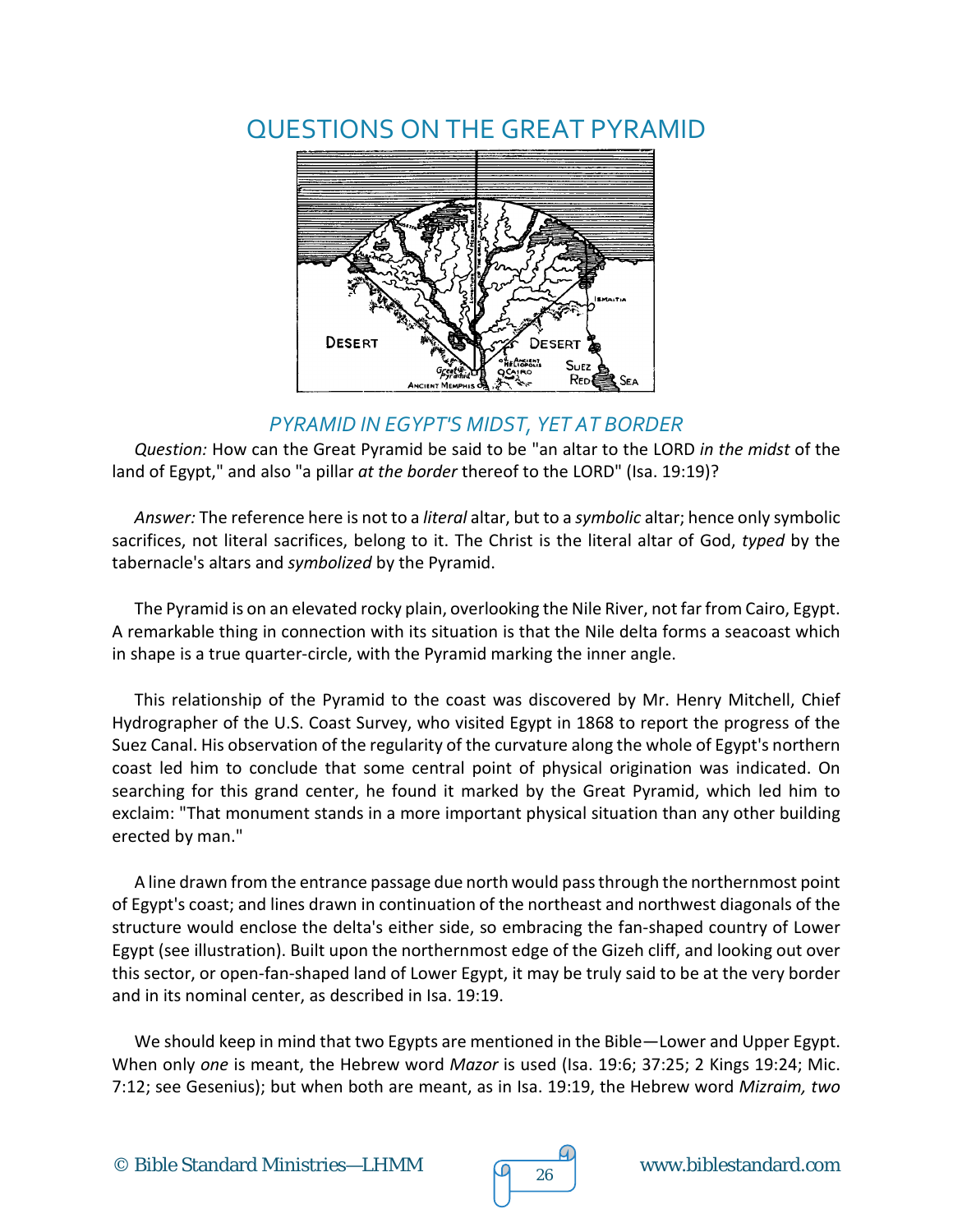*Egypts,* is used (Gen. 50:11, *etc.*). The Great Pyramid is on the boundary between these two Egypts and thus is on the border of these two Egypts and is also "in their midst," *i.e., between*  them. The Hebrew word *betoch* is frequently in the Bible translated by the words *between, in*  and *within.* Thus it is *in, within,* both of these Egypts and on the border which separates them.

#### *DATE OF GREAT PYRAMID'S BUILDING*

*Question:* When was the Great Pyramid built?

*Answer:* Prof. C. Piazzi Smyth originally concluded that the Pyramid was built in 2170 B.C. He based his conclusion primarily on astronomical calculations. By computing the position of the stars in relation to the Pyramid, he calculated that in 2170 B.C., *Alpha Draconis,* the chief star of the Dragon constellation, a symbol of sin and Satan, shone down the central axis of the Descending Passage at midnight of the autumnal equinox. He calculated that at precisely this same instant *Alcyone,* a notable star of the Pleiades group, a symbol of God and the center of the universe, stood exactly on the meridian of the Pyramid, at that point in the heavens which is at right angles to the downward inclination of the Descending Passage.

Prof. Smyth claimed that if 2170 B.C. was not absolutely correct, then the correct date would be "at least closer thereto than the beginning or end of the duration of the Pyramid's building can be to its middle date." The relative positions of *Alpha Draconis* and *Alcyone* with reference to the Pyramid's meridian and Descending Passage, were very carefully recalculated by the eminent astronomer, Richard A. Proctor, and 2140 B.C. was pronounced by him as more likely to be correct. To this Prof. Smyth agreed, saying in later editions of *Our Inheritance in the Great Pyramid* that 2140 B.C. might be considered as fairly well established.

Thus the autumn of 2140 B.C. probably saw the completion of the building operations on the Pyramid, whereas 2170 B.C., 30 years earlier, probably saw the commencement of these operations; for Herodotus informs us that the Pyramid took 30 years to complete.

This date, 2140 B.C., is also marked internally in the Pyramid by means of a time measurement in Pyramid inches. On each sidewall of the Descending Passage there is a perfectly straight, deeply scored line, evidently drawn with a metal tool by the ancient workmen. These scored lines, opposite each other, are exactly at right angles to the incline of the passage. Measuring down the First Ascending Passage from the north wall of the Grand Gallery to the point of intersection with the Descending Passage yields 1543.5 Pyramid inches. Measuring up the Descending Passage from this point of intersection to the scored lines is 628 Pyramid inches. This total distance is 2171.5 Pyramid inches. Recognizing that the north end of the Grand Gallery represents our Lord's death in the spring of 33 A.D., then 2171½ years prior to this takes us to the autumn of 2140 B.C. Thus the Pyramid itself, by means of these scored lines, indicates the date of its own completion!

![](_page_26_Figure_8.jpeg)

![](_page_26_Picture_9.jpeg)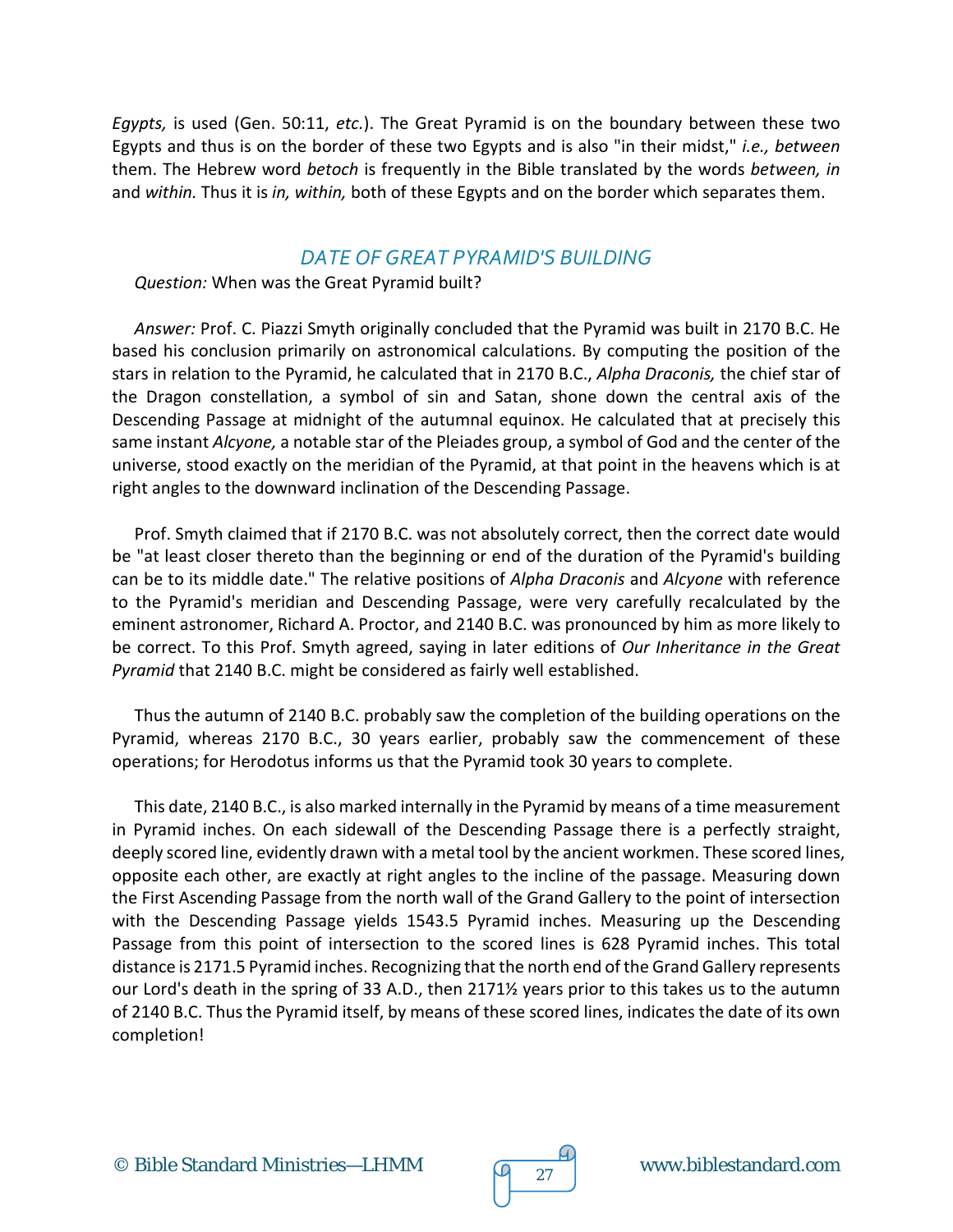#### *SCIENTIFIC FEATURES OF THE GREAT PYRAMID*

*Question:* What are some of the scientific features of the Great Pyramid?

*Answer:* The first work of importance on the subject, proving the Great Pyramid has *scientific features,* was in 1859 by John Taylor of England. Since then the attention of many able men, including Prof. C. Piazzi Smyth, Robert Menzies, Col. Howard Vyse, Sir Flinders Petrie, Dr. Joseph A. Seiss, Dr. John A. and Morton Edgar, *etc.,* has been given to the further study of the testimony of this wonderful structure and witness. Many such features have been discovered; a few of the simpler ones are presented here.

Pyramid measurements are based on the Hebrew cubit, which is 25.027 British inches in length. One Pyramid cubit equals 25 Pyramid inches. Modern calculations have shown that the Pyramid inch is the ½ billionth part of the earth's polar diameter.

The length of each side of the base of the Pyramid is 365.2422 cubits. Our astronomical or tropical year has a mean length of 365.2422454 mean solar days. Also the perimeter of the base of the Pyramid is 36524.22 Pyramid inches, the length of 100 years expressed in days. Determinations of such accuracy were not possible to man before the 20th century.

The angle of slope of the sides of the Pyramid is such that they meet at an apex with a height of 232.52 cubits. The perimeter of the base divided by twice this height produces 3.14159+ or pi, *i.e.*, the ratio of the circumference to the diameter of a circle. This relationship was supposedly first discovered by the Greeks, 2500 years after the Pyramid was built.

The mean distance from the earth to the sun is variously estimated as between 91 and 93 million miles. The vertical distance between the Pyramid's apex and the socket base level is 5813.0101 Pyramid inches. This distance converted to British miles is .091837578 miles. The Pyramid's height is the one-billionth part of the distance to the sun.

The precession of the equinoxes is caused by the gyration of the earth's axis—the slow, orderly, progressive change in the position of its axis of rotation. Due to the tilting of this axis the sun appears to cross the earth's equator twice during the earth's revolution around the sun. These two times are called the vernal and autumnal equinoxes, *i.e.,* equal periods of day and night. Since the earth's gyration is opposite to the earth's revolution around the sun, the equinoxes occur every year a little before each complete revolution is made and are therefore said to *precede* themselves. The period of years in which the complete cycle is accomplished is called the "precessional cycle of the equinoxes."

The length of the precessional cycle is variously given because the rate of precession is not constant. In popular reference works a period of 25,800 years is given, which approximates its length based on the current rate. However, the figure for the average length of a complete precessional cycle is a mean between its greatest and least possible lengths. These figures are based on computations covering 2,000,000 years, which show the limits of the fluctuation in the precessional rate.

![](_page_27_Picture_10.jpeg)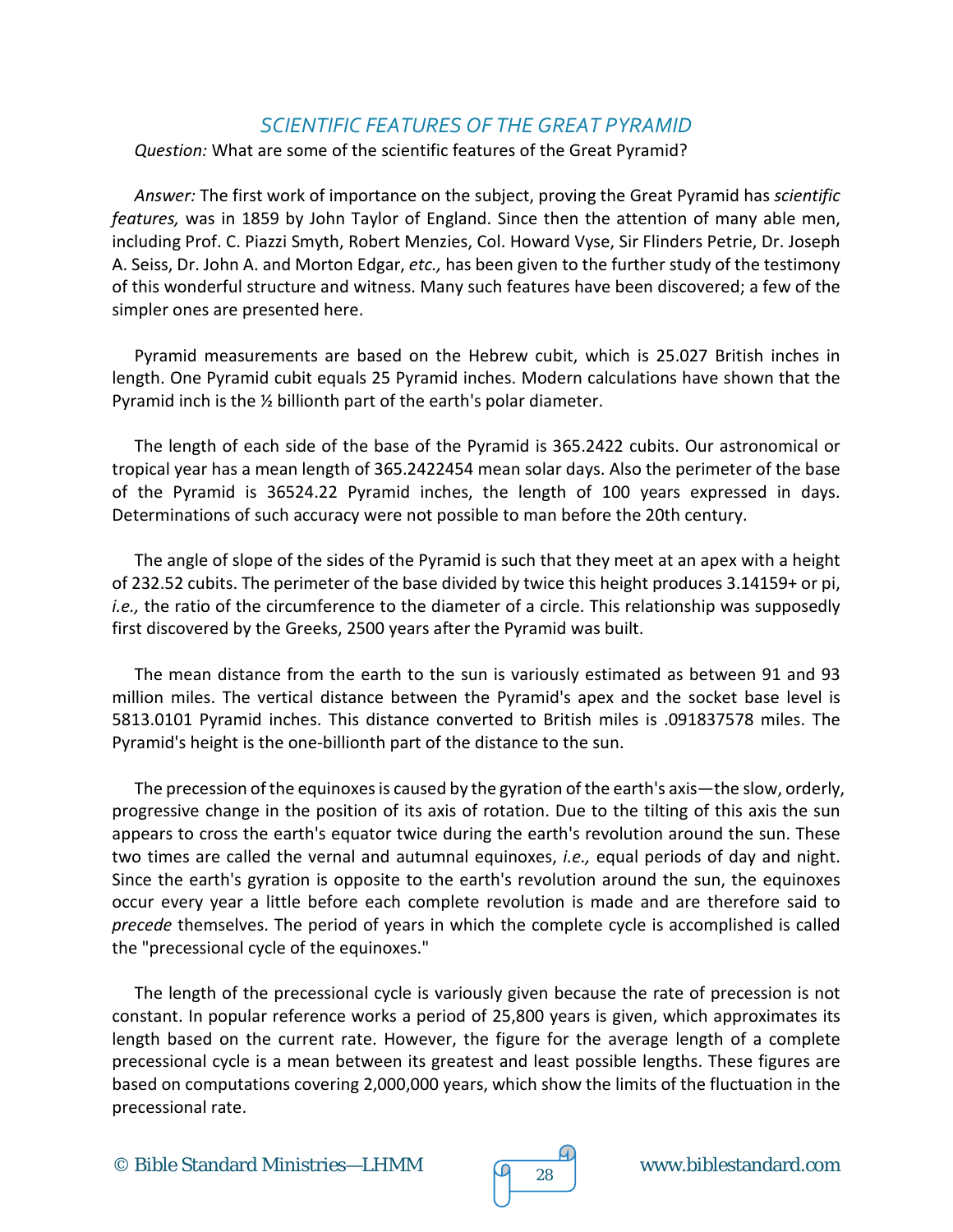John N. Stockwell, M.A., in his *Memoir of the Secular Variations,* published in *Smithsonian Contributions to Knowledge,* Vol. 18, states: "The mean value of the precession … in a Julian year, is equal to 50".438239; whence it follows, that the equinoxes perform a complete revolution in the heavens in the average interval of 25,694.8 years." This figure stated in Julian years of 365.25 days, is equal to 25,695.3 of the true tropical years.

Sir Robert Stawell Ball, in his *Elements of Astronomy,* p. 365, shows that the duration of the precessional cycle is 25,694 to 25,695 years.

The Great Pyramid of Gizeh in a number of ways records this cycle as being between 25,694 and 25,695 years. For example, Dr. John and Morton Edgar, well-known pyramidologists, after their many visits to and accurate measurements of the Great Pyramid, pointed out that the sum of the lengths of the two diagonals of the Pyramid's base at the platform level (each being 12,847.1764 Pyramid inches) is 25,694.3528 Pyramid inches, thus indicating that many years; also the same number of inches is found again as the perimeter of the Pyramid at the level of the floor terminal of the Grand Gallery.

The position of the Pyramid marks the center of the land surface of the whole earth. There is more land surface in both its meridian (31st degree) and its latitude (30th degree) than in any other meridian or latitude of the globe. Its orientation to true astronomical north deviates only 5 minutes of arc to the west. Such positioning many thousands of years ago required a knowledge of the entire world that could not be humanly ascertainable at that time.

Some of the other earth-commensurable proportions of the Pyramid which have been worked out include the spheroidal shape of the earth, the proportion of the land and ocean surface of the earth, the average density and cubical bulk of the earth, the obliquity of the ecliptic, the length of the synodic month, *etc.*

Indeed, such knowledge evidenced at such an early age confirms the Divine authorship of the Great Pyramid (Job 38:4-7).

Aside from these various earth-commensurable proportions, the Pyramid also demonstrates various mathematical proportions. The Pythagorean theorem is demonstrated in the King's Chamber. Named after Pythagoras, the Greek mathematician who supposedly discovered it, the theorem states that the sum of the squares of the two legs of a right-angled triangle equal the square of its hypotenuse. "Pythagorean numbers" are so related, for example,  $3^2 + 4^2 = 5^2$ .

In the King's Chamber, the dimension of the end wall diagonal, the length of the chamber and the cubic diagonal are in the exact relationship of 3, 4 and 5. Also, when half the King's Chamber width (103.0329+ Pyramid inches, denoted by ½W below) is taken as a unit of measurement, then the other dimensions of the chamber are proportionately related through the multiplication of square roots, as follows:

![](_page_28_Picture_9.jpeg)